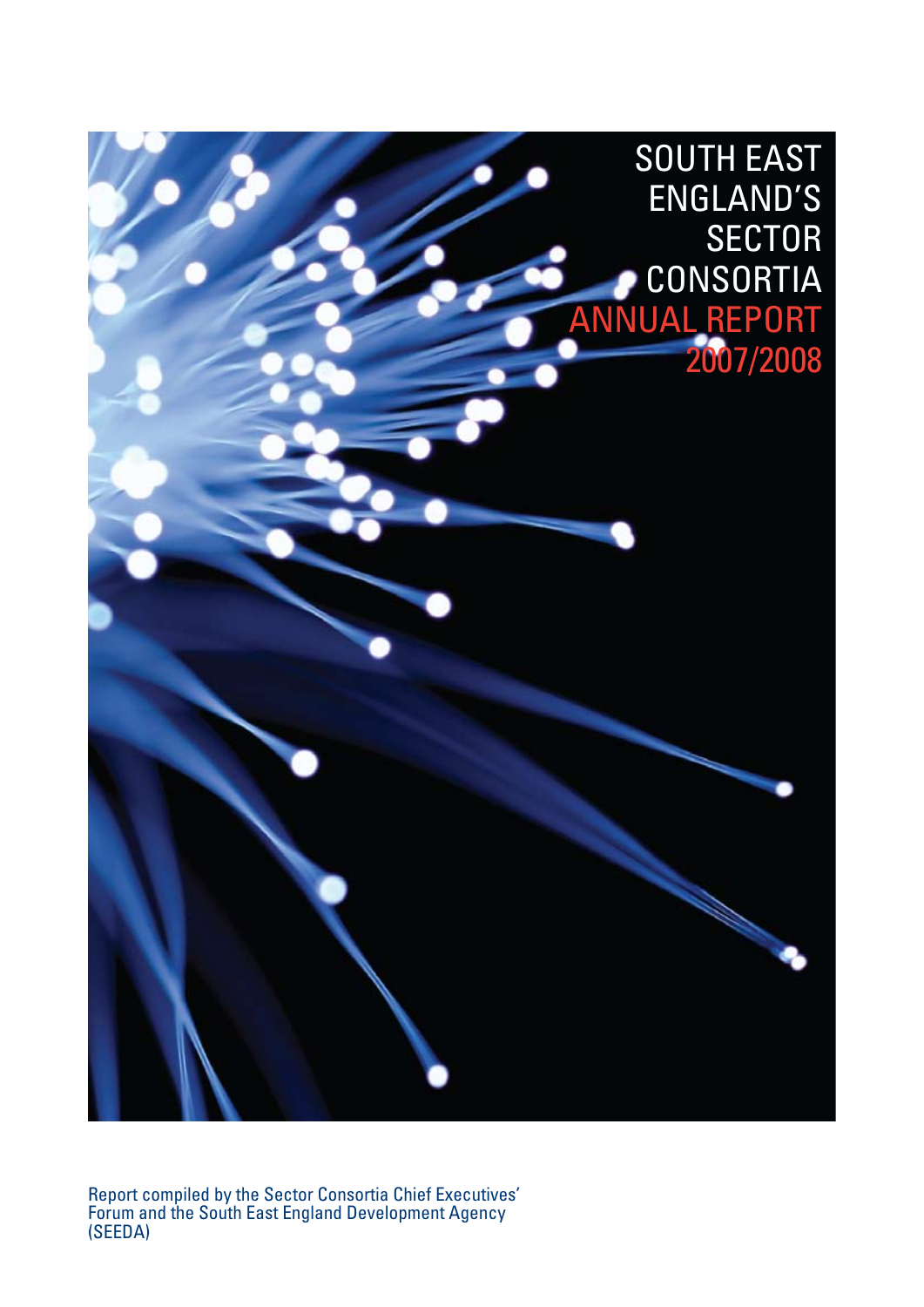











SOUTH EAST<br>ENGLAND<br>DEVELOPMENT<br>AGENCY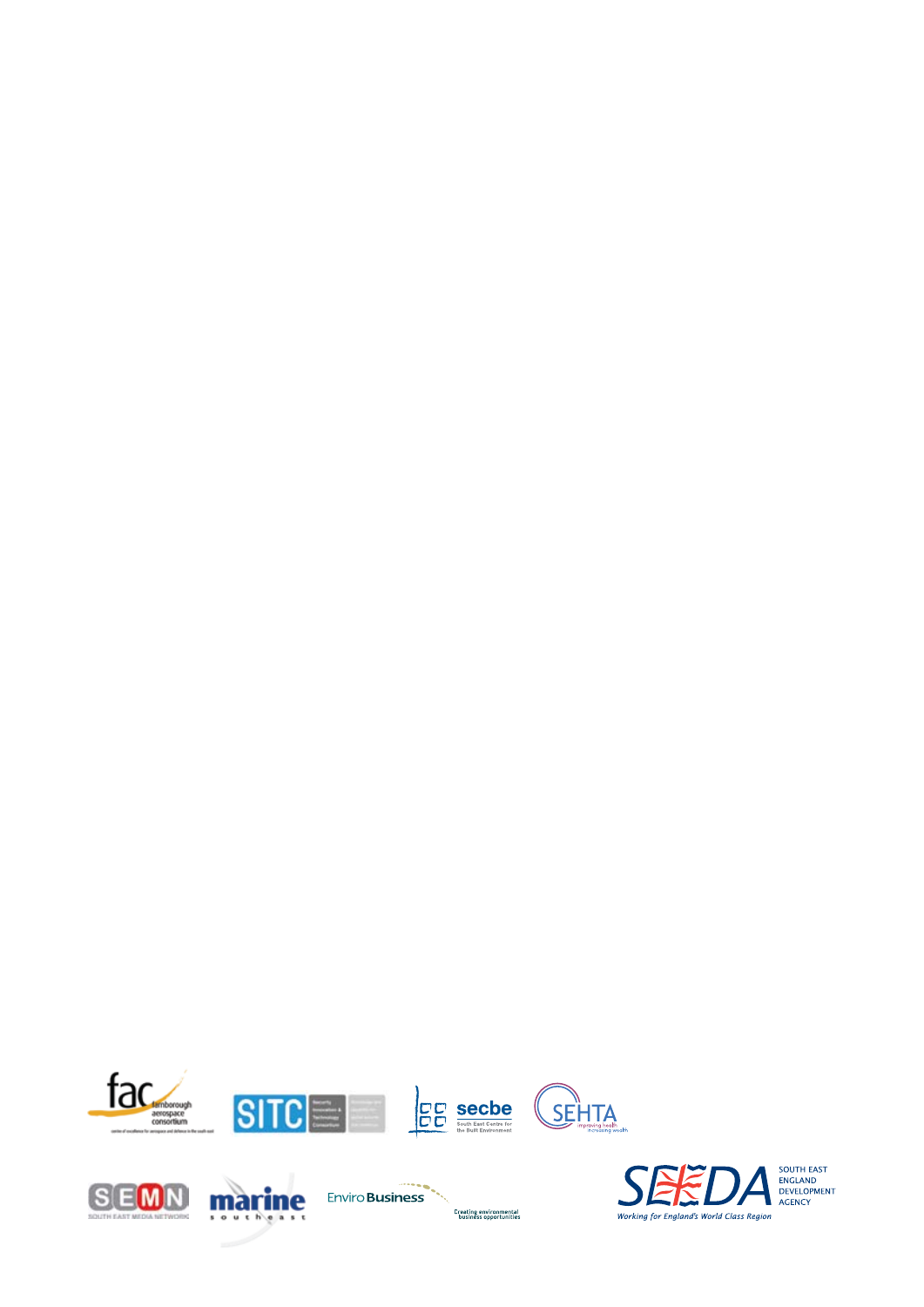# **CONTENTS PAGE**

| Security Innovation & Technology Consortium 18 |  |
|------------------------------------------------|--|
|                                                |  |
|                                                |  |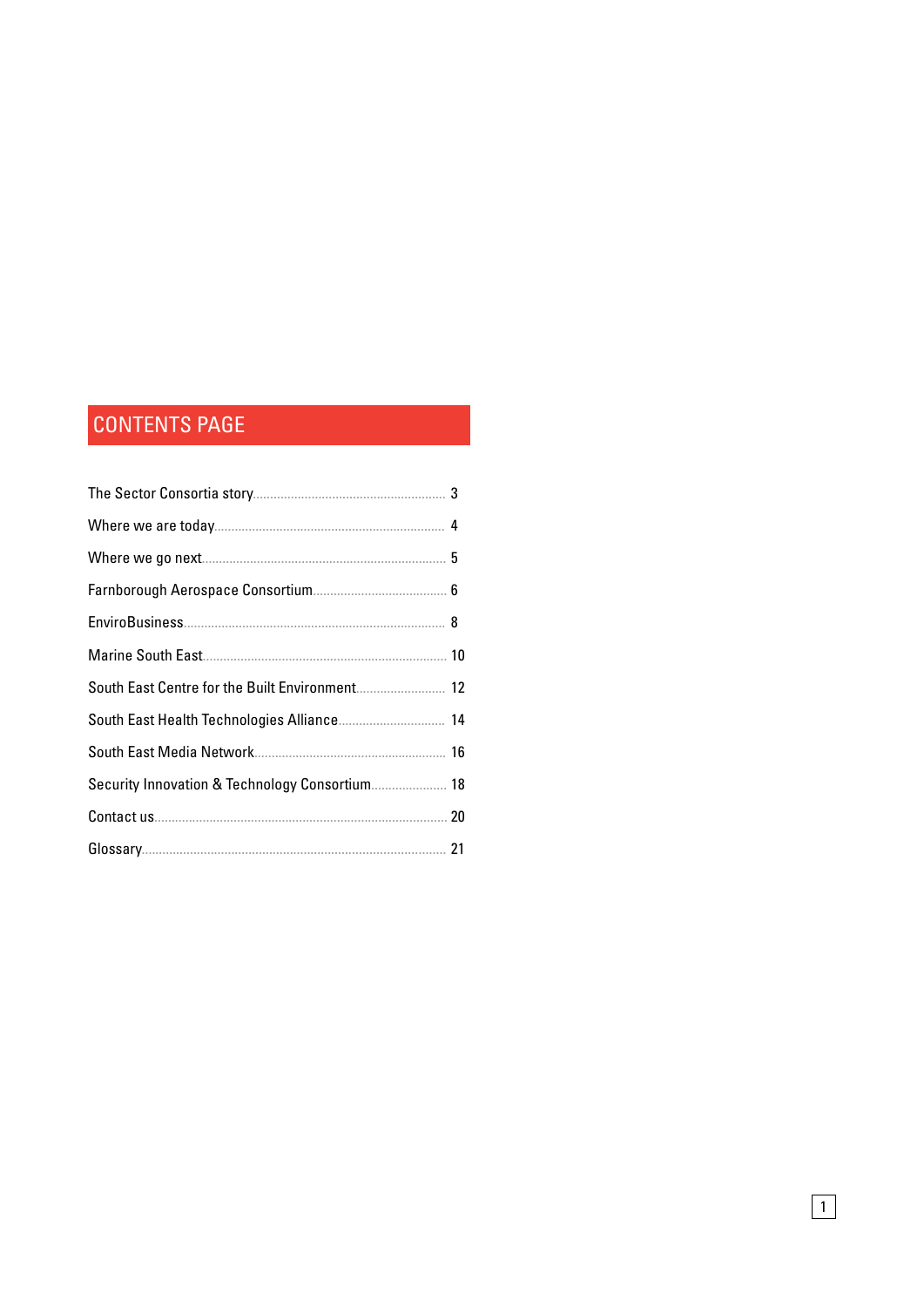put businesses in the driving seat and leave them to work out the destination and the journey…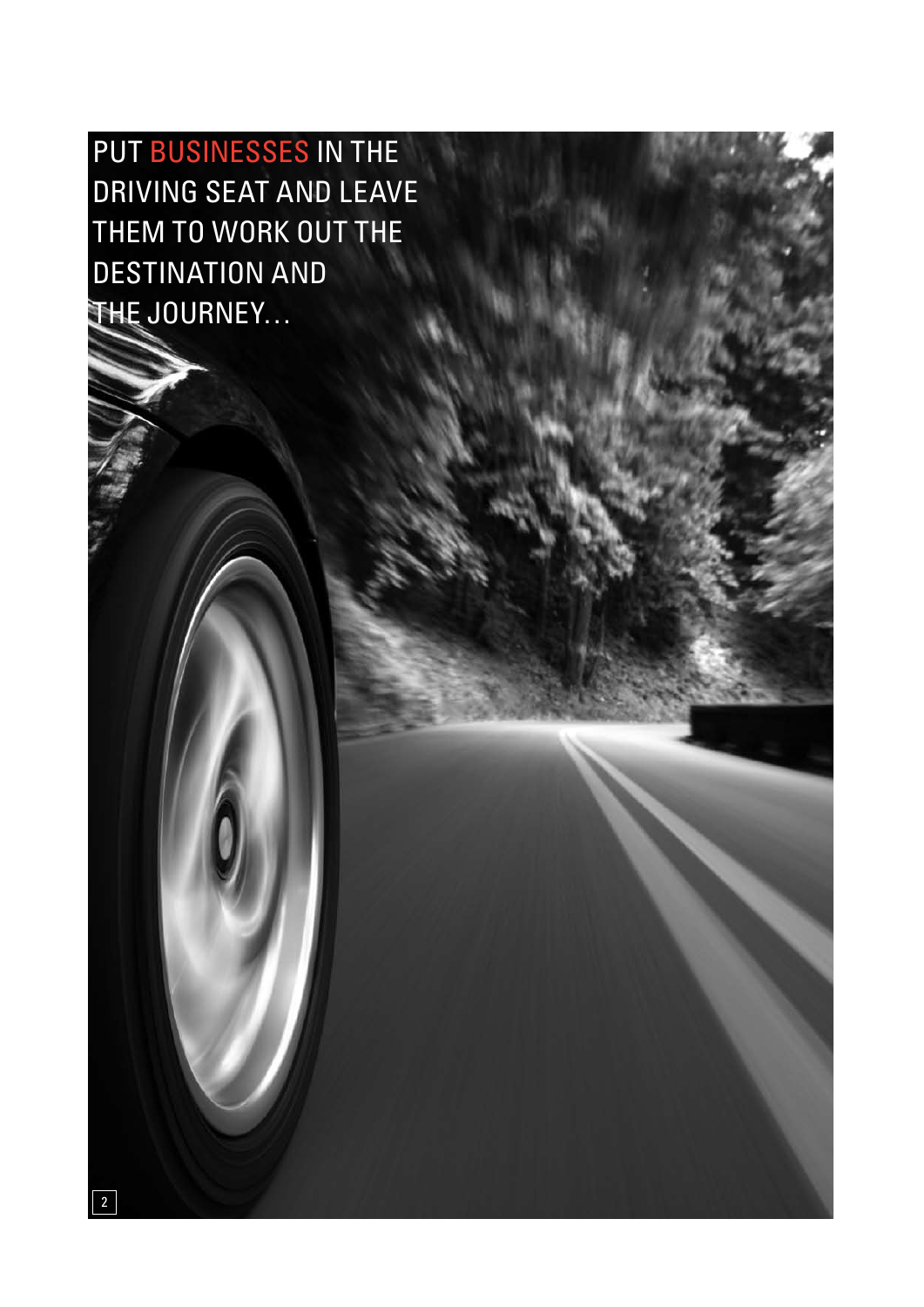## The Sector Consortia story

#### *How does an ambitious agency help the region's winning sectors stay globally competitive?*

That's what SEEDA was asking itself back in 2004. It knew the South East was home to some world-class sectors and it knew that the region had the ingredients to play a star role in high-growth markets of the future. But it also knew that there were plenty of other regions around the world hungry for a bigger share of the cake.

#### *The conventional approach wasn't working*

Up until then, SEEDA's approach had been conventional: appoint a coordinator, set up an advisory group, ask a senior business person to chair the group, fund the initiatives recommended by the group. Then call the strategy "business-led". The trouble was that this approach was neither having the desired impact nor engaging enough businesses. SEEDA just didn't have sufficient resources to fund the plethora of proposals landing on its desk. SEEDA investment ended up spread very thinly across dozens of initiatives adding, finally, up to not very much. Businesses were frustrated at stopgo investment; SEEDA was disappointed at the lack of innovative proposals.

#### *So SEEDA took a radical step*

In late 2004, SEEDA took a step back. The agency reminded itself that it is businesses which win market share and create wealth, not governments or economic development agencies. On top of that, the resources marshalled by businesses will always outweigh anything mustered by a regional development agency. So SEEDA asked: Why don't we invest our limited resources in the sector vehicle, put businesses in the driving seat and leave them to work out the destination, plan the journey and collect the fares?

#### *And the result?*

In 2005, the Sector Consortia were born: six independent companies governed by ambitious, senior business people, pursuing a genuinely business–led approach to winning market share.

SEEDA invested in four companies to lead sectors already massively important to the South East:

- Farnborough Aerospace Consortium *aerospace and defence.*
- • Marine South East – *marine.*
- South East Centre for the Built Environment *the built environment.*
- South East Health Technologies Alliance *health technologies.*

With an eye on the long term, SEEDA also invested in two companies to build winning positions in big new markets of the future:

- • EnviroBusiness *environmental technologies and services.*
- • South East Media Network *digital content.*

#### *Then there were seven*

The concept was such a hit that in 2007, a group of ambitious people engaged in the rapidly developing security market approached SEEDA to put the case for investment in their sector. So that's how the seventh and youngest consortium joined the South East's fleet of Consortia in the summer of 2008, just as this report was going to press.

• Security Innovation & Technology Consortium – *security.*

#### *Together, we seven are the Sector Consortia and this is our report.*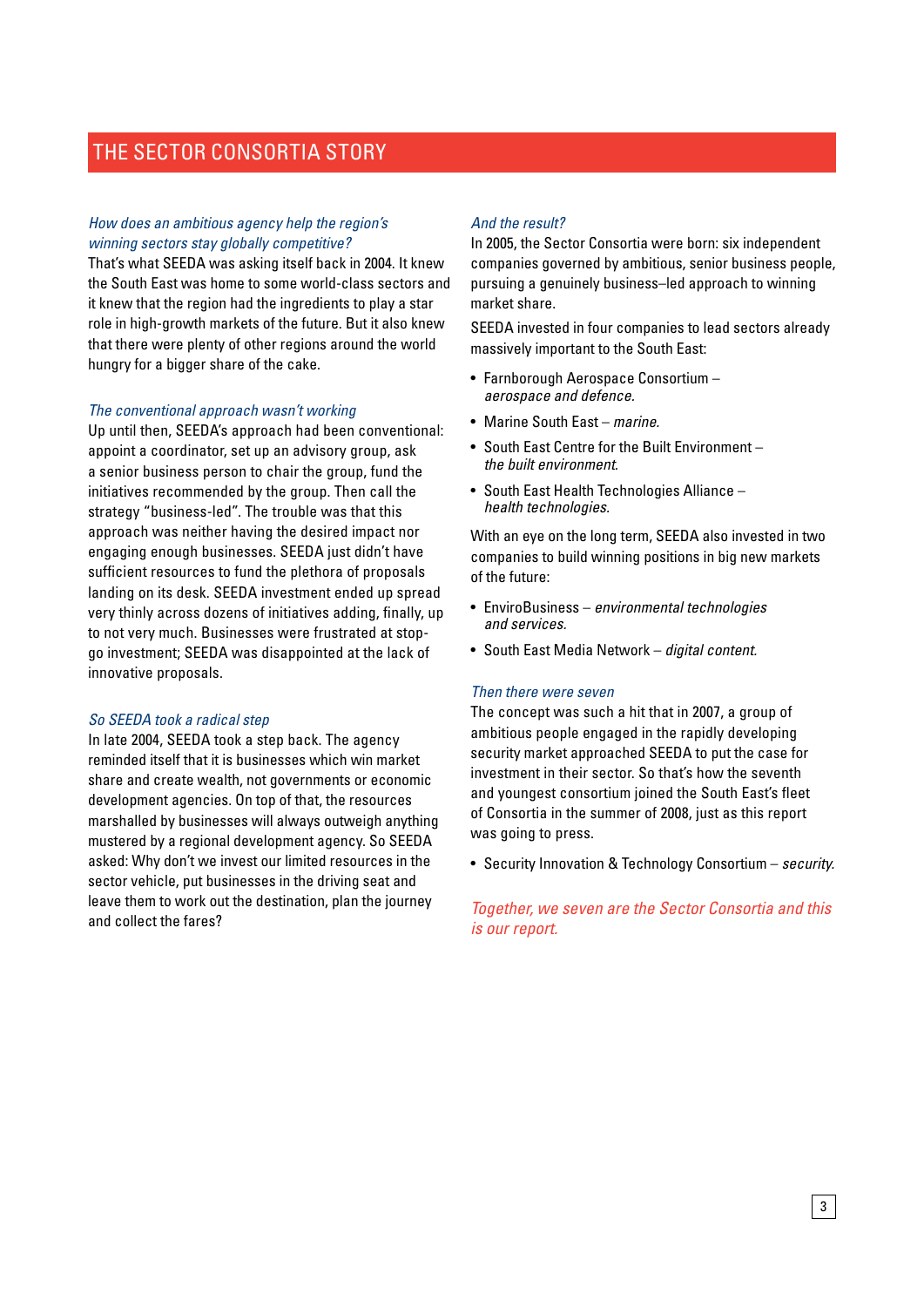## WHERE WE ARE TODAY

#### The numbers

Collectively those of us in the six original Consortia have:

- • Recruited over **4,500 business members**.
- • Persuaded **60 senior business people to be non-executive directors** of the Consortia's boards.
- • Persuaded **industry stakeholders to invest over £15m**  of resources in their sectors' priorities (over 50% of which has come from the private sector).

#### A big tick from independent evaluation

In 2007 SEEDA commissioned an independent evaluation of the achievements of the six original Consortia since the start of SEEDA funding in 2005. The evaluation reported that, **without exception**, the Consortia had made good use of SEEDA's initial investment.

- Consortia have created a substantial knowledge asset about our sectors and markets, giving the region a competitive advantage.
- Consortia are seen as credible organisations by sector stakeholders. We punch above our weight. SEEDA's backing has been vital in establishing this credibility.
- Consortia are accepted and respected within our sectors. We are increasingly approached for our ability to make things happen. We have carved niches for ourselves, often overcoming substantial initial barriers and hostility from some sector stakeholders.
- Consortia are genuinely business-led, with strong governance and well-balanced business boards which reflect the make-up of our sectors.

• Consortia facilitate collaboration by:

Forming collaborative business development vehicles like the Dubai office established by FAC, which is winning business for aerospace, defence and healthcare companies. Business won for these companies is already in excess of £20m.

Brokering relationships between the public and private sectors: for instance, SEHTA worked with SEEDA and Johnson & Johnson to provide a fund for research into diabetes diagnosis.

 Developing sector specific international strategies: for example, the South East Media Network has collaborated with SEEDA and UKTI to create an international digital content strategy and global partner network, initially in India, Korea, France and the USA.

Facilitating shared investment in infrastructure: for instance, MSE creating vehicles for shared access by firms to costly capital facilities, like test tanks and 5-axis CNC machines.

Enabling companies to access new funding, sales and demand: for example, EnviroBusiness has helped generate in excess of £5m for its companies.

Facilitating supply chain collaborations: as SECBE has done in the construction sector.

 Linking businesses and the knowledge base by managing SEEDA's knowledge networks, such as Autonomous Systems, Telecare, and Digital Content.

• Consortia play an ambassadorial role, representing the region at national and international policy forums, events and missions and hosting potential inward investors.

Finally, the evaluation concluded that the original six consortia are all at a stage where they are able to extract more value from the SEEDA investment. Having passed the set-up stage, each company now has a valuable fund of knowledge and has achieved a degree of market standing that will increasingly allow the consortium to impact and influence the sector.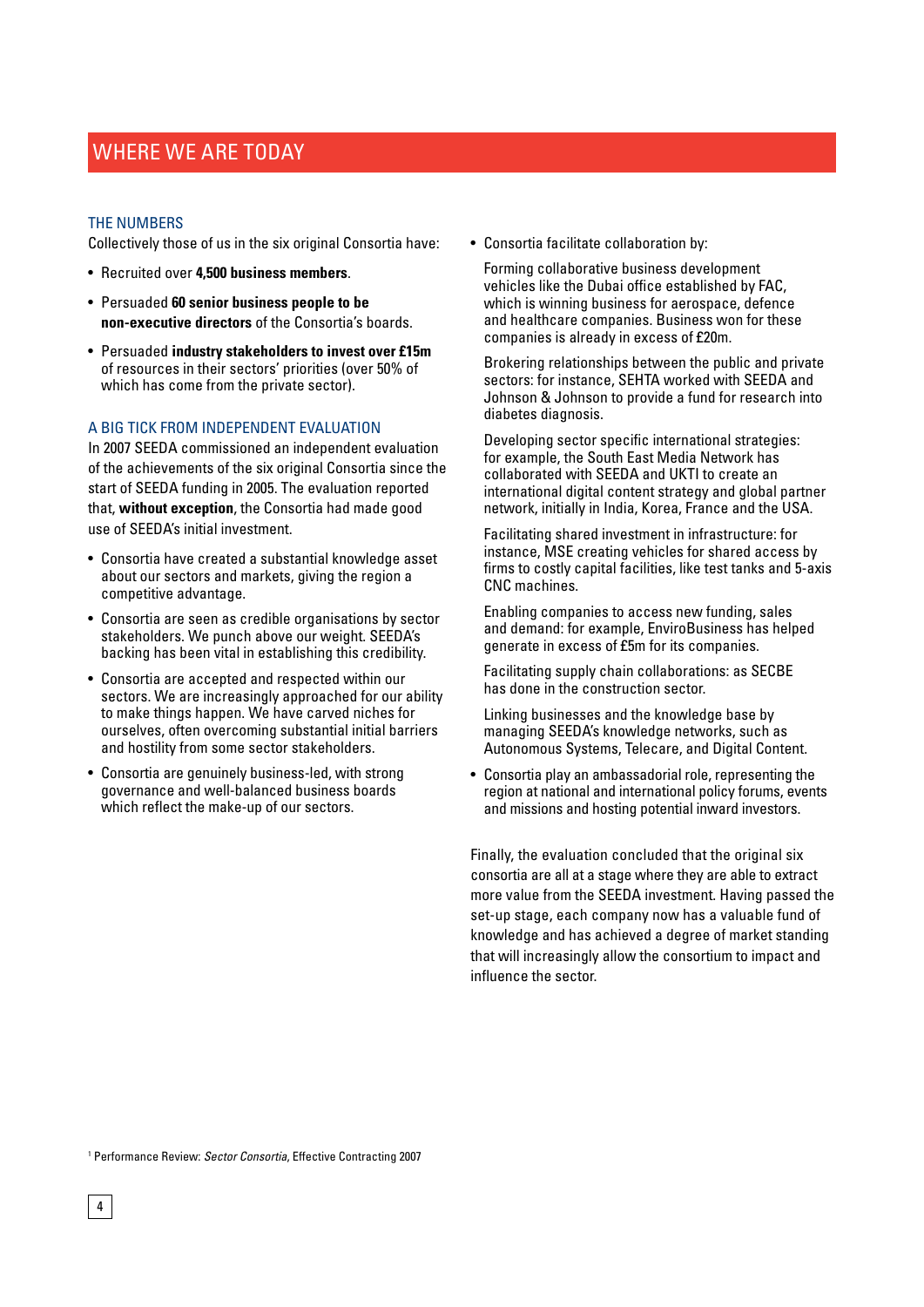# WHERE WE GO NEXT

#### A vote of confidence from SEEDA

The evaluation confirmed to SEEDA that taking a risk in 2005 had paid off. So in June this year, SEEDA's Board agreed to continue investing in the Consortia until at least March 2011.

In return, we in the Consortia have committed our companies to generating just under £60m of new economic value for the region in the form of sales turnover, inward investment, equity funding and R&D investment. We've also agreed to persuade private and public sector partners to invest £17.5m of their resources in sector programmes to achieve this target. That's a pretty healthy return on a SEEDA investment of £3.8m.

#### A major investment in sector intelligence

This year, some of that SEEDA investment will go into a major research exercise. This will build a detailed picture of the global market in each sector, the South East's relative share of that market, and what the future is forecast to look like. The approach is based on a groundbreaking piece of work for the environment sector, which EnviroBusiness managed last year on SEEDA's behalf.

Of course, lots of sector studies already exist. So why run another research exercise? The problem with existing information is that it's too fragmented, too high-level and too dependent on a SIC code structure that hasn't kept pace with market trends. On top of that, everyone gathers data differently, so that it's difficult to compare the relative performance and potential of each sector. This year's exercise will produce a detailed and reliable picture which businesses can use to prioritise their business development, policy-makers can use to help drive investment decisions and we in the Consortia can use to help measure our impact over the longer term.

#### Shared challenges

In the next few pages you can read about the individual achievements and plans of our seven Sector Consortia. Since we operate in different markets, our priorities often differ quite significantly. Still, some challenges are common to us all. In those areas we do work together, facilitated by SEEDA, to develop collaborative solutions. The marketresearch exercise provides a good example of a challenge which can be tackled more effectively together.

Other areas for collaboration this year include:

- Contributing to business-led international sector strategies alongside UKTI's trade team and SEEDA's inward investment and investor development teams.
- Taking a cross-sector approach to engaging businesses in the Technology Strategy Board's programmes and the region's plans for Science & Innovation Campuses.
- Establishing a collaborative marketing presence in the Middle East.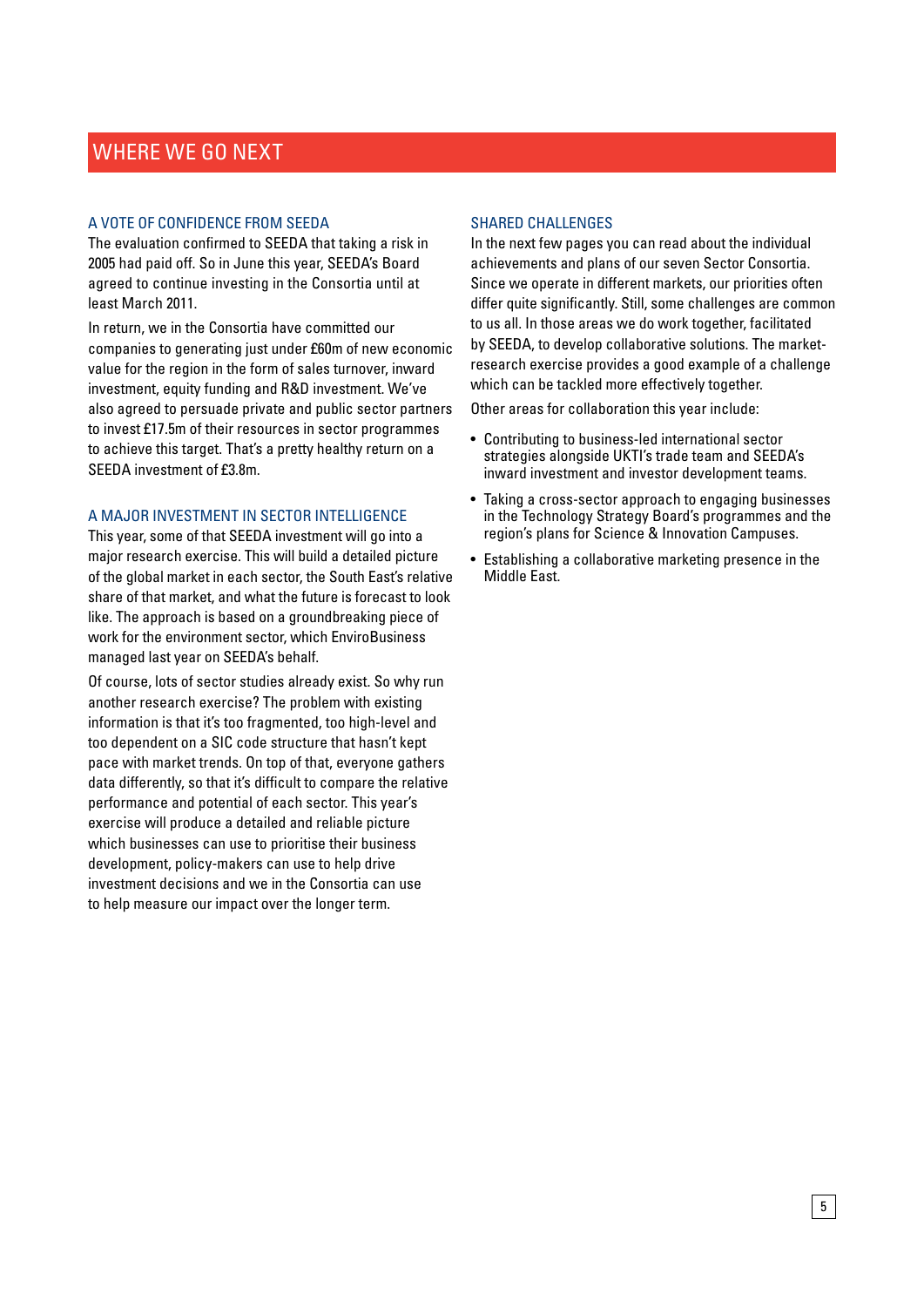FAC is now one of the largest and

aerospace and defence associations in the UK



FAC is a business-winning association committed to the long-term growth of the aerospace and defence sectors. We in FAC are now one of the largest and most established aerospace and defence associations in the UK, with 400 member companies across Southern England and an outstanding network of national and international partners and members. We are governed by a board of senior people from:

BAE Systems Cobham Qinetiq Thales Barnbrook Systems FCOT SES TRL Technology

Our board is chaired by Sir Donald Spiers, formerly Controller of Aircraft in the MOD, where he was responsible for the procurement of all aerospace material for the UK armed forces; he also served as a non-executive director of Augusta-Westland and TAG Aviation.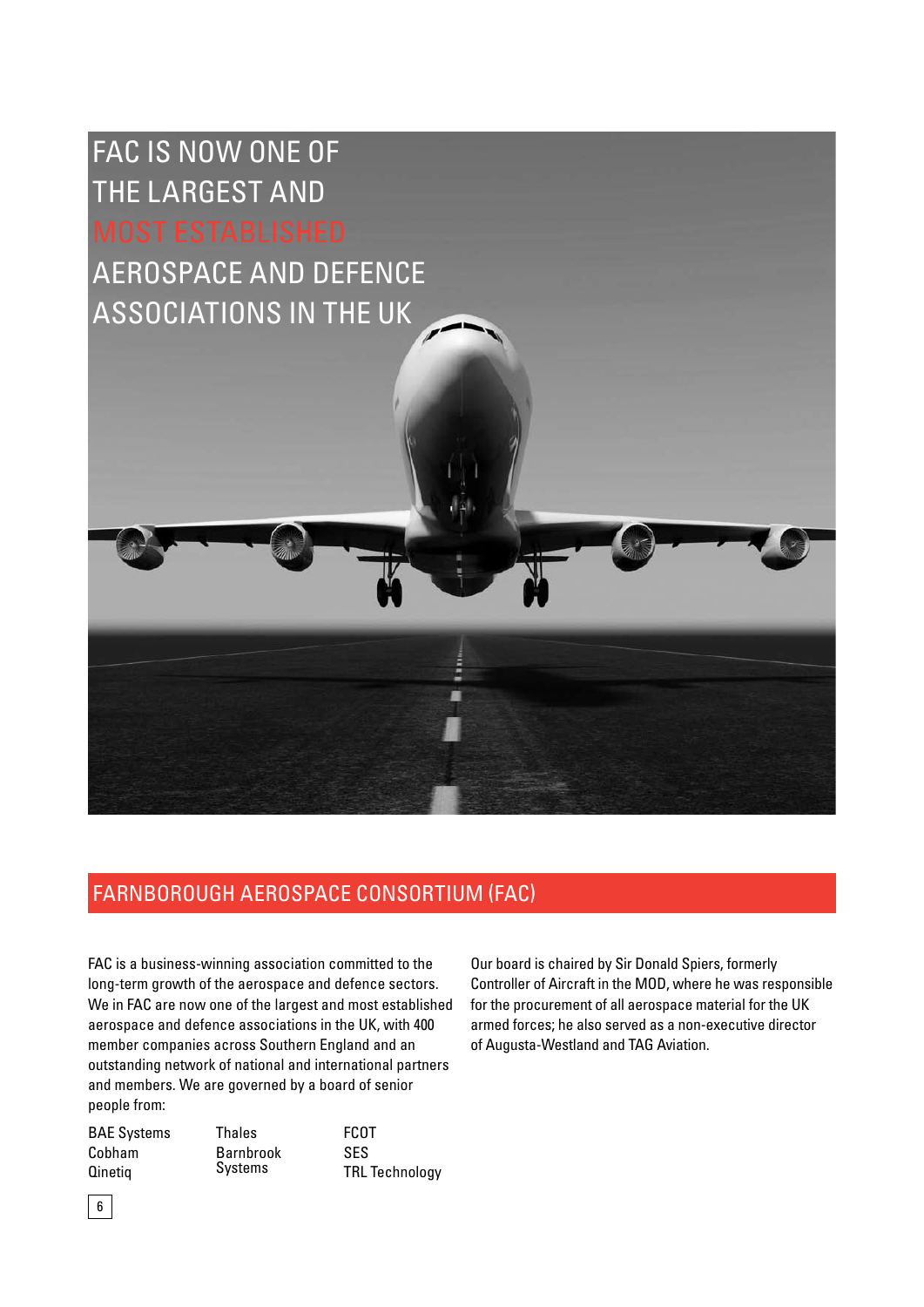#### WHAT FAC AIMS TO DO IN 2008-9

#### Helping SMEs to compete

- We plan to open an office in India to enable our members to access this fast-growing market.
- We will build partnerships with like-minded trade organisations across Europe to enable our SMEs to be part of a world-beating European supply chain.

#### Engaging the major players

- We will bring our database of SME capabilities to the attention of the world's biggest primes and first-tier suppliers.
- We aim to connect end-users, primes, first-tier suppliers and SMEs to develop the solutions to aerospace and defence challenges.

#### Contributing to regional and national innovation strategies

- We will deliver our contribution to a number of aerospace technology validation programmes, supported by SEEDA investment and aligned with the National Aerospace Technology Strategy (ie ASTREA, HealthMap, Integrated Wing and Next Generation Composite Wing programmes).
- We are developing a 5-year regional aerospace and defence technology strategy, complementing the national strategy and enabling the region to compete for investment from the Technology Strategy Board.
- We are developing a composite materials strategy for the region.
- We will launch a new Knowledge Network for Space Technology.

#### Supporting the regional economic strategy

- We will work with Marine South East and SEEDA to implement a plan to meet our industries' technical skills needs; we will bring together academic research and funding streams in the South East and establish an Academy for Advanced Engineering.
- We are tackling environmental challenges using Southampton Airport as a technology demonstrator.

#### How FAC made a difference in 2007-8

#### Helping SMEs to compete

- We opened an office in Dubai to help members win business in the Middle East. So far, they've won contracts worth over £10m.
- We enabled 400 companies to market their products and services at international trade shows in the USA, Paris, Hamburg, Dubai, India, Japan, and Abu Dhabi.
- We ran over 20 events in England to help our members build their market knowledge, develop their skills, share good practice and meet potential business partners.

#### Engaging the major players

- We built a database of our SMEs' capabilities in order to understand and demonstrate our strengths; we can now make it easier for primes and first-tier suppliers to find supply-chain partners in our region.
- We ran conferences for the primes and first-tier suppliers to explore collaborative solutions in space, autonomous systems and composites.
- We were instrumental in persuading Boeing, Northrop Grumman and EADS to set up new facilities in the South East.

#### Contributing to the regional and national innovation strategies

- With substantial financial backing from SEEDA, we've supported the National Aerospace Technology Strategy; we've brought large organisations and South East SMEs together to do joint research within a model which enables small players to develop their own IPR (this project is known as ASTREA).
- We facilitated Knowledge Networks in Autonomous Systems and Air Traffic Management. The former was awarded a contract from the MOD's Grand Challenge Programme and is now developing into a national network.
- We developed an infrastructure and delivery organisation to meet the demanding requirements of SC21 (Supply Chain in the 21st century).

#### Supporting the Regional Economic Strategy

- We used our unrivalled market knowledge and international networks to help UKTI and SEEDA develop the region's first international sector plan – covering trade, inward investment, partnering and technology transfer. And we've coordinated its implementation.
- Working with Marine South East and SEEDA, we developed a plan to address the acute technical skills gaps in our industries. The plan aims to close the gap between what businesses need and what the supply side is offering.
- We worked with Farnborough College to set up a Regional Resource Centre for aerospace and defence skills.

To find out more, visit www.fac.org.uk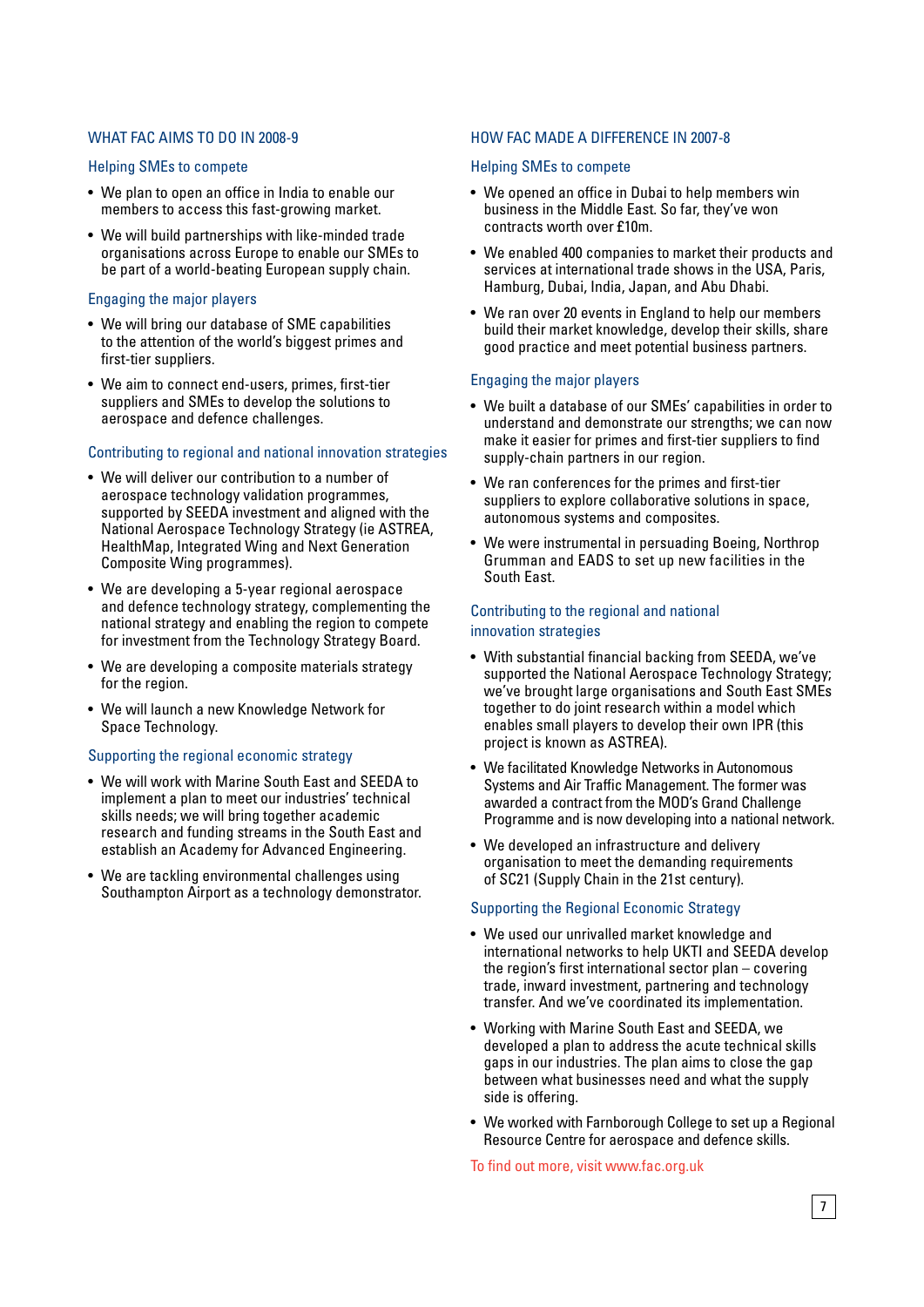

# **ENVIROBUSINESS**

Environmental Technologies and Services undoubtedly offer the great new business opportunity of our time. Climate change and resource consumption are dominant political themes in developed countries, driving up demand for leading-edge solutions. In fast developing countries such as China, India and the EU accession states, there is a massive demand for basic environmental infrastructure. At EnviroBusiness, our mission is to help businesses – from innovators commercialising new energy technologies to experts selling their knowledge around the world – to increase their share of this fast-growing global market. Our business network now numbers around 700 members.

We are governed by a board of senior people from:

Broadway Malyan Ltd Environ Country Homes (SE) Ltd Resource Market Management Ltd Enterpris Ltd Farm Energy Ltd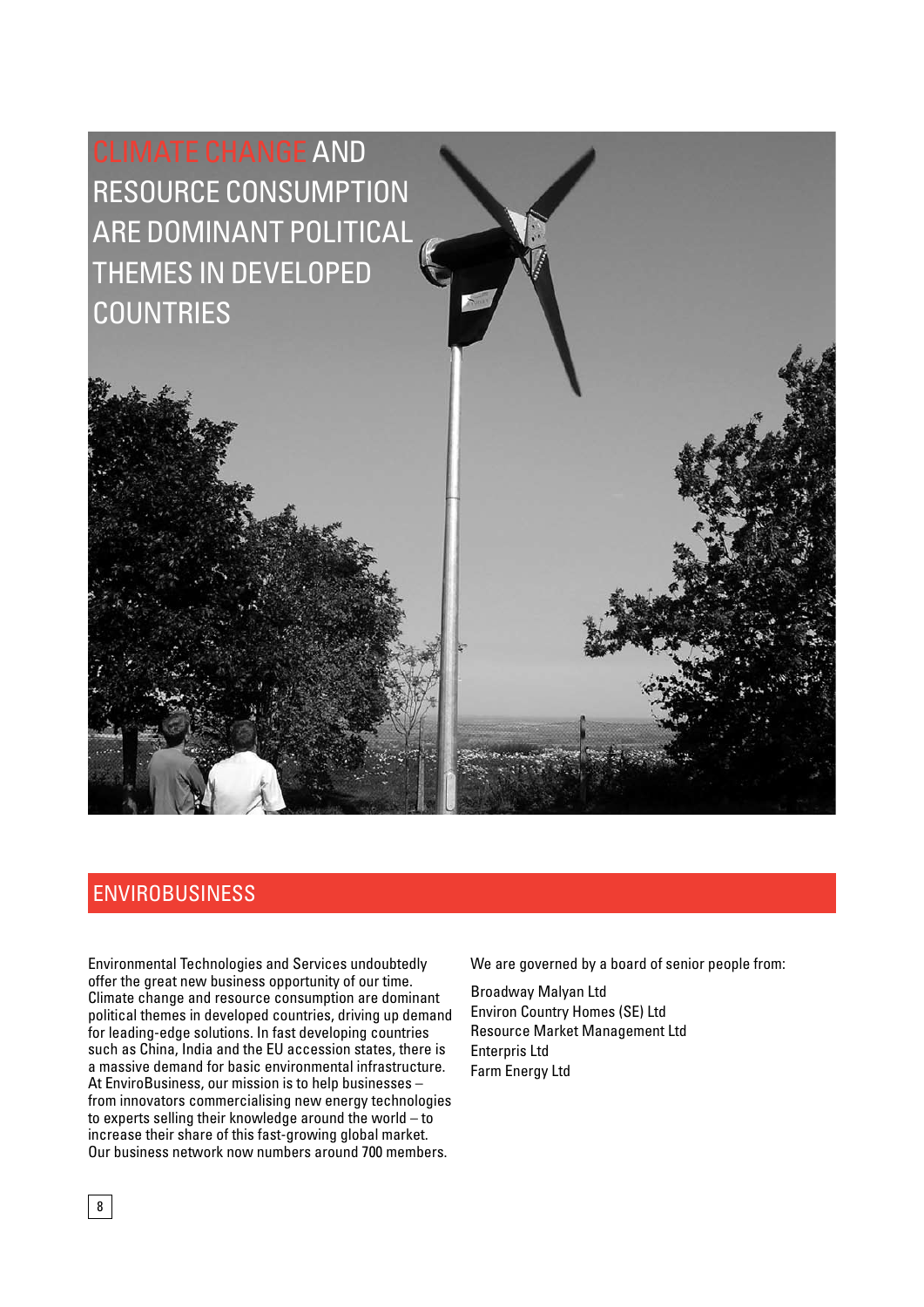Our board is chaired by Peter Calliafas, formerly executive director of Tetronics Ltd and Head of the Environmental Services Team in Barclays Bank plc. Until September 2005, Peter chaired DEFRA's New Technologies Advisory Committee and was one of the banking representatives on the DTI Renewable Advisory Board, Finance and Working Group. He has also presented to the House of Lords Science and Technology Committee on whether the UK will meet its 2010 renewable energy target.

#### WHAT ENVIROBUSINESS AIMS TO DO IN 2008-9

#### Helping SMEs to compete

- We will provide intensive support to help businesses target new markets and access new investors and customers.
- We are coordinating the implementation of a major 3-year investment from SEEDA which will help environmental enterprises engage with high potential global markets, drive innovation, develop demand in domestic markets and build regional expertise in marine energy technologies and wind power.

#### Engaging the key players

- We are working with UKTI and international partners to help South East businesses access new markets, increase market share and form international business development partnerships.
- We will engage with international buyers and investors to raise the profile of SE businesses.

#### Contributing to regional and national innovation strategies

- We will form collaborations between innovative businesses and research organisations in the UK and target international markets to develop world-beating environmental solutions.
- We will integrate existing innovation activities and industry engagement in the proposed Institute for Sustainability in the Thames Gateway.

#### Supporting the Regional Economic Strategy

• We are coordinating the delivery of the Transformational Action to achieve Global Leadership in Environmental Technologies & Services on behalf of SEEDA.

#### How EnviroBusiness made a difference in 2007-8

#### Helping SMEs to compete

- We recruited 400 new members over the last 18 months, bringing our total membership to over 700. Membership is strongest in renewable-energy technologies and recycling services, but water, waste-water management, materials control and clean manufacturing are also well represented.
- We delivered five major events where over 350 attendees focused on specific market opportunities from energy and recycling Investment to emerging fuel technologies. Attendees reported high satisfaction rates and made numerous new business contacts. Sponsors included the Carbon Trust, WRAP, Renewable Fuels Agency, and Triodos Bank.

#### Engaging the major players

- We introduced South East companies to the Al Masdar Investment Fund and other global players at the World Future Energy Summit in Abu Dhabi in January 2008.
- We exhibited at IFAT, Europe's largest environmental industry fair, in April 2008, generating more than 30 leads for South East businesses.
- We formed new business partnerships between European, Gulf and Far East businesses to deliver new sales, secure new investment and create innovation partnerships.
- We attracted the interest of a US-based bio-fuels consortium, headed by Boeing, to work with South East businesses and researchers on commercialising new energy technologies.

#### Contributing to the regional and national innovation strategies

- We organised a major event 'Sustainable Fuels The Opportunity for Algae' – which brought together corporates looking for new solutions, innovative companies pioneering new technologies and researchers from leading universities. Speakers included representatives from Shell, Virgin Atlantic Airways and Mercedes Benz. The event attracted 117 people including investors and SMEs and led to the production of an algae-derived biofuel roadmap for the next three years.
- Working with SEEDA, the London Development Agency and Thames Gateway Development Corporation, we provided advice and industry engagement to develop plans to support environmental enterprise across the Greater South East and to create an Institute for Sustainability in the Thames Gateway.

#### Supporting the Regional Economic Strategy

• With funding from SEEDA, we coordinated a groundbreaking market research exercise to identify the global opportunities for the South East's environmental industry. We produced an action plan to achieve the RES's ambition of Global Leadership in Environmental Technology and Services.

To find out more, visit www.envirobusiness.co.uk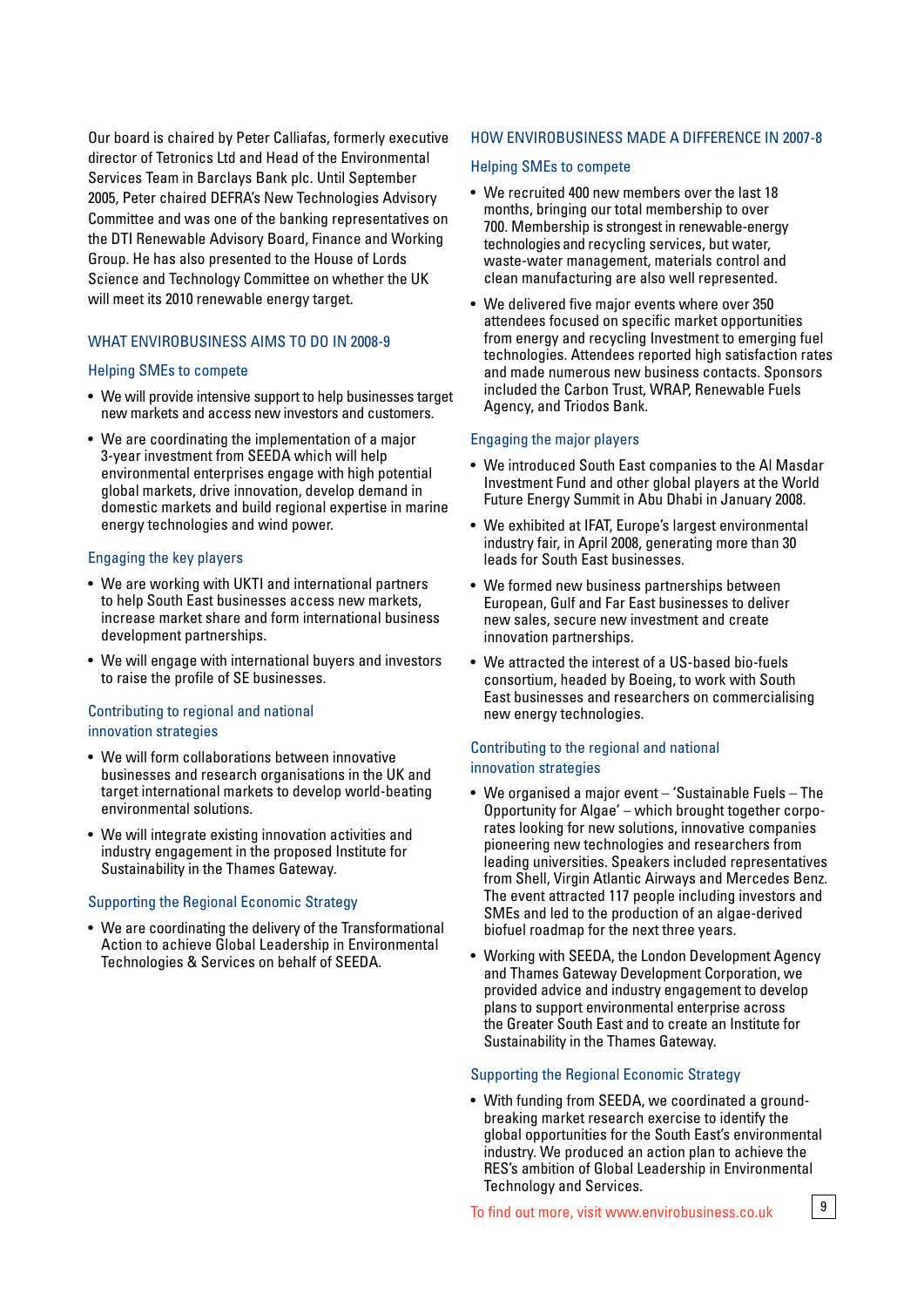

# Marine South East (MSE)

MSE exists to help marine businesses grow and raise their profitability, thereby contributing towards achieving key targets in SEEDA's regional economic strategy. We in MSE have over 200 legally appointed members and 2,000 companies opting to receive regular information. We are governed by a board of senior people from: Our board is chaired by Iain Shepherd, Chief Executive of

British Marine Federation Marcom Defence SMI Chemring Marine National Oceanography Centre

Northrop Grumman VT Group IMarEST Yellowfin

MARCOM Defence who was recently appointed as an EU Ambassador of the Sea.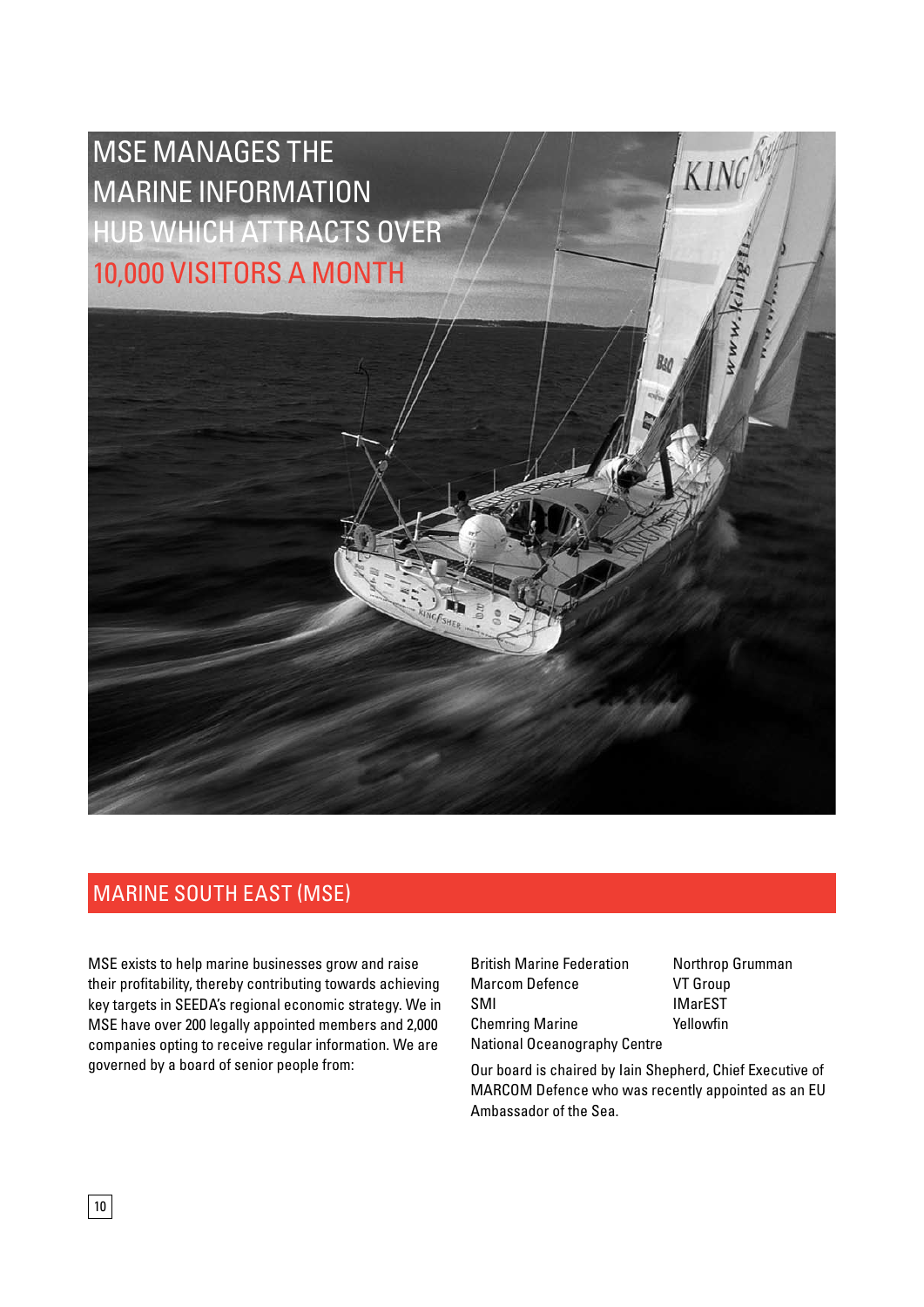#### WHAT MSE AIMS TO DO IN 2008-9

#### Helping SMEs to compete

- We are coordinating export promotion activities, working with UKTI, the Marine Sector Advisory Group and the Marine Industry Leadership Council.
- We will facilitate access to international buyers and influencers in high-growth global markets.
- We are tackling barriers to growth, exploring collaborative investment and ownership models to address SMEs' lack of access to strategic facilities and industrial premises.
- We are facilitating interaction between businesses and technology providers with complementary strengths, focused on potential business opportunities.

#### Engaging the major players

• We are working with up to 40 high-growth businesses, particularly those with supply-chain leverage, to explore opportunities for increased turnover and profitability.

#### Contributing to regional and national innovation strategies

- We are identifying and validating innovation priorities based on market intelligence.
- We will catalyse business-led consortia of businesses and research/technology providers, to develop projects that will exploit innovation priorities.
- We are facilitating knowledge networks focused on growth markets where advanced know-how can be applied.

#### Supporting the Regional Economic Strategy

- We will support SEEDA in developing a waterfront strategy to make sure there are enough good quality industrial premises on the waterfront for marine businesses.
- We are working with businesses, schools and public agencies to attract young people into the industry.
- We will create a business-led infrastructure that will upskill the marine workforce and pilot novel approaches to stimulating private-sector take up of up-skilling programmes.
- We are working with SEEDA to attract overseas investors who could bring complementary business competencies into innovation consortia and supply chains.

#### How MSE made a difference in 2007-8

#### Helping SMEs to compete

- We facilitated projects that enabled SMEs to access major capital facilities in ways which were cost effective and offered greater speed-to-market.
- We piloted apprentice mentoring within marine businesses, stimulating a step change in firms' ability to invest in tomorrow's skilled workers.
- We facilitated a waterfront development initiative to demonstrate how industrial waterfront sites generate substantial economic value.
- We continued to manage the Marine Information Hub which attracted over 10,000 visitors per month; and we produced a monthly e-newsletter for businesses.

#### Engaging the major players

- We developed a capability database to promote the maritime strengths of the Solent to large companies and potential overseas investors.
- We facilitated 'MareNet' business networking events, usually co-sponsored by a service provider, each of which attracted 60-90 participants.

#### Contributing to the regional and national innovation strategies

- We led the EDSnet knowledge network which spun out two project consortia.
- We led several new consortia bids for technology development funding from FP7, Interreg and The Carbon Trust.
- We set up a partnering agreement with two French marine clusters to open up opportunities for collaboration between UK and French businesses.

#### Supporting the Regional Economic Strategy

- We coordinated a large Inter-regional project exploring options for 'lean logistics' through ports and port interfaces, with a particular focus on the transporting of construction materials and waste/secondary materials.
- We worked with SEEDA, FAC and SEMTA (Sector Skills Council) on a major skills initiative for high-technology advanced engineering skills in marine and aerospace.
- We led initiatives promoting the recruitment of young people into the industry (eg Schools Marine Challenge) and encouraging apprenticeships.
- We engaged businesses in regional policy work including: a pilot waterfront development strategy; the South East Coastal Strategy; regeneration projects including Woolston, Marchwood, Hythe and Daedalus; and sub-regional programmes such as Hampshire Economic Partnership and the Hampshire Local Skills for Productivity Alliance.

To find out more, visit www.marinesoutheast.co.uk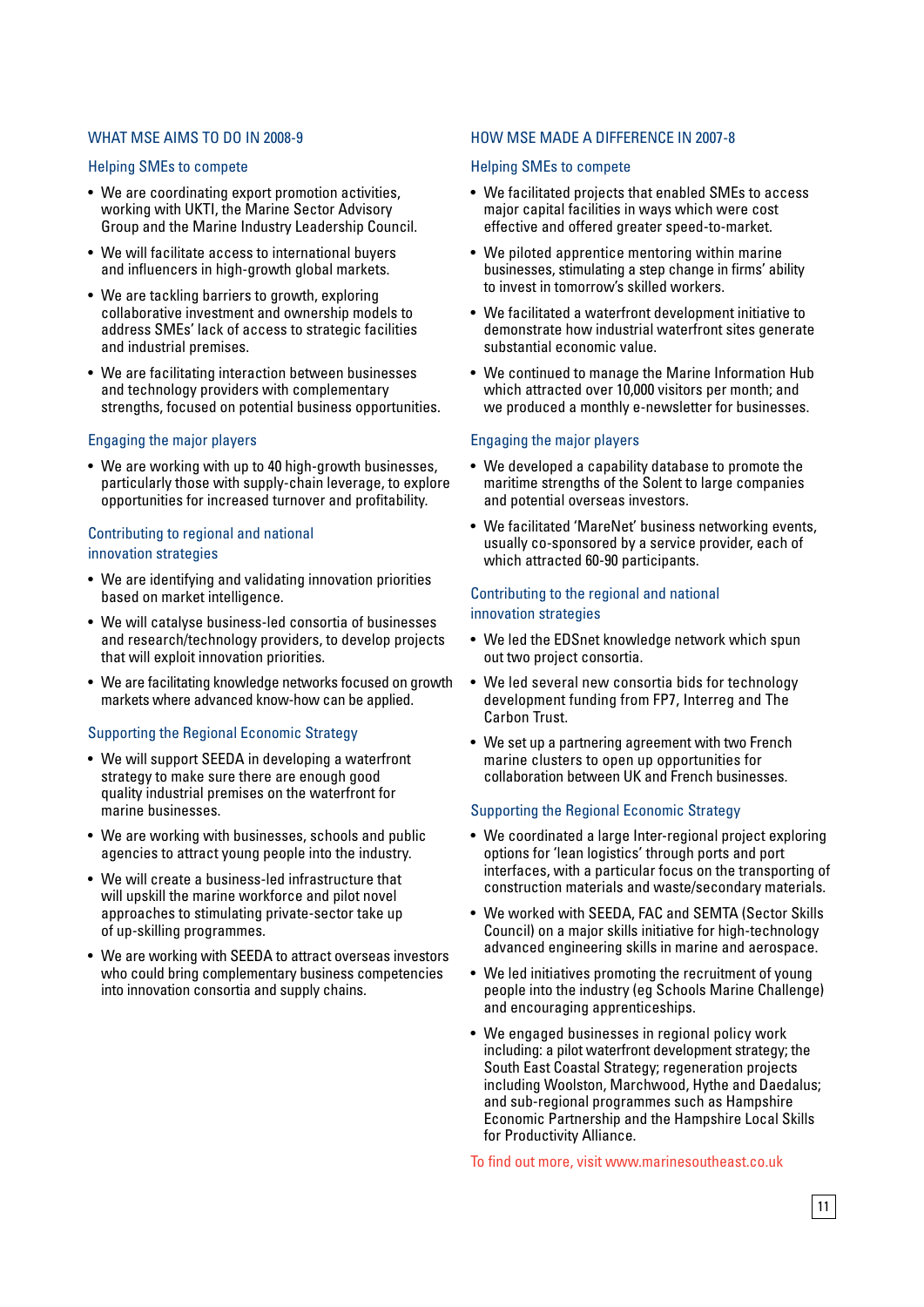# we are Bringing SMEs and local authorities together to learn how to meet the targets for



# South East Centre for the Built Environment (SECBE)

SECBE's mission is to improve the business performance and market opportunities of the built environment sector in order to deliver sustainable economic growth. Construction in the South East is a massive industry which employs over 300,000 people, generates £18bn a year and impacts on most other sectors. We in SECBE provide strategic leadership for positive change and bring together organisations so that businesses can operate more effectively and profitably. We reinvest operating surpluses. We are governed by a board of senior people from:

Appleyards Consulting Francis Construction Kier Partnership Homes Peak Quality Homes AKS Ward Giffords LCE Architects

Reading University Costain Ltd Integra Linden Homes Temple Group Ellmer Construction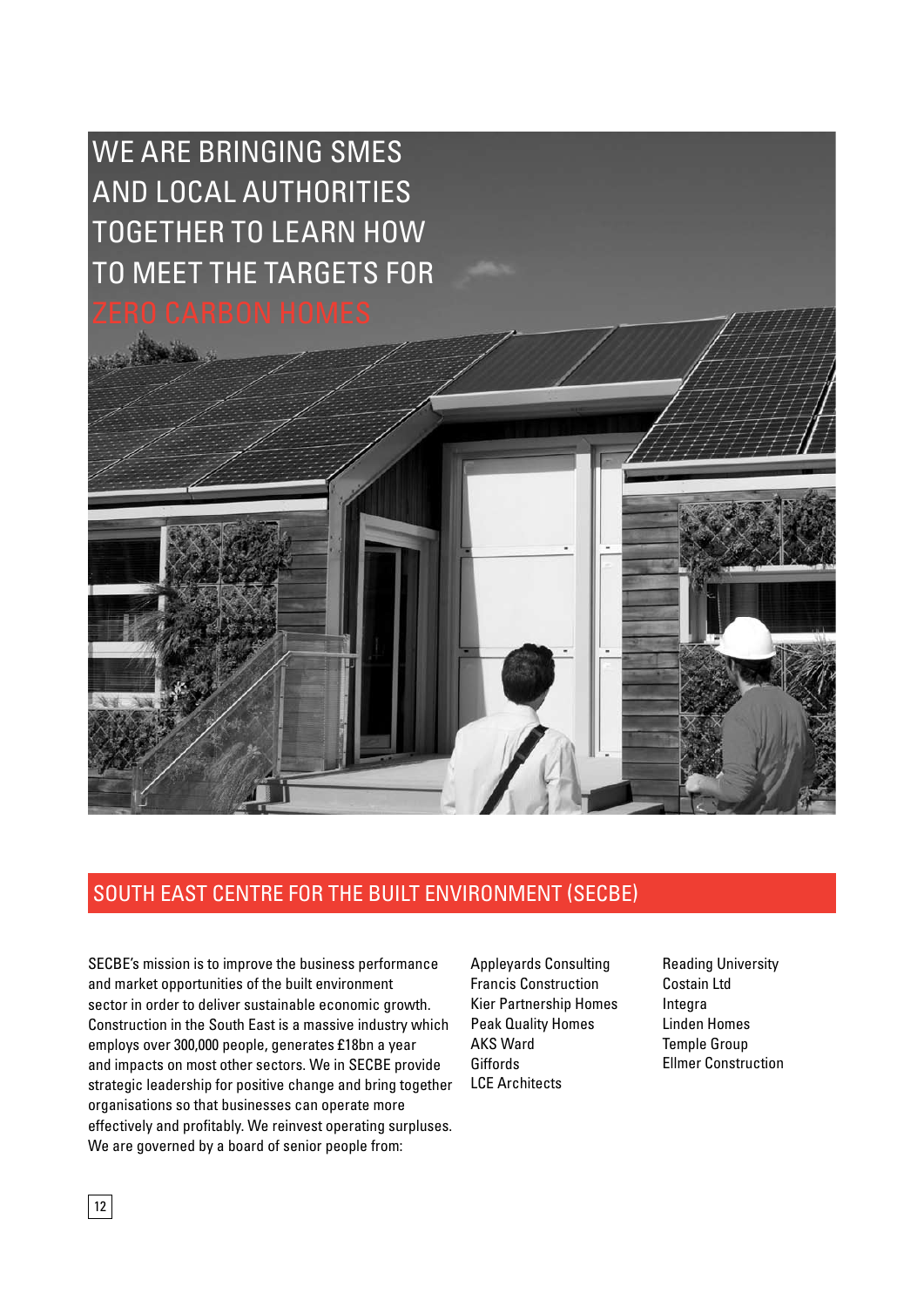Our board is chaired by Bob Heathfield, Chairman of Appleyards Consulting. Bob has over 30 years' experience in the construction industry including roles as MD, CEO and Chairman of leading construction companies such as Trafalgar House. He is a former chairman of the Chartered Institute of Building.

#### WHAT SECBE PLANS TO DO IN 2008-9

#### Helping SMEs to compete

- We will use sector Key Performance Indicators to compare and improve business performance.
- We will offer collaborative training to help SMEs improve their resource efficiency.
- We will bring SMEs and local authorities together to learn how to meet the targets for zero-carbon homes.
- We will help companies identify and access high-growth markets in the UK and overseas.

#### Engaging the major players

- We will work with larger firms to develop effective supply chains and drive business improvement, through their strategic SME suppliers (involving about 80-100 SMEs).
- We are developing a Business Opportunities Service to bring SME products and services together and deliver better value to larger customers.
- We will engage local authorities in high-growth areas to consider the case for a construction consolidation centre.
- We are helping companies identify new markets, particularly overseas.
- We will increase the number of businesses and universities accessing collaborative research and development funding from the TSB and others.

#### Supporting the Regional Economic Strategy

- We will assess market opportunities in the Middle East and North Africa.
- We are contributing to the first international strategy for the South East built environment sector.
- We will publish stakeholder briefings on market trends and opportunities.
- We assist SEEDA to attract inward investment addressing gaps in the region's capabilities.

#### How SECBE made a difference in 2007-8

#### Helping SMEs to compete

- We ran workshops on Site Waste Management Plans to enable SMEs both to influence the new legislation and gain commercial advantage through early insight and early compliance. We followed this up with a simple low-cost training programme.
- We helped 300 SMEs get to grips with the implications for their business of the 2016 zero-carbon targets for housing, by offering web-based guidance and practical introductory training on the Code for Sustainable Homes.
- We did a feasibility study for a construction consolidation centre in Kent to demonstrate the potential for increased workforce productivity of 20%, waste reduction of 15% and traffic reduction of 60%.
- • We made it easy for SMEs to comment on, and understand the impact of, various government policy and legislative consultations, using simple questionnaires and participative workshops.

#### Engaging the major players

- We worked with the big household-name contractors to drive environmental improvements through their supply chains.
- We worked with big companies and their supply chains to identify and eliminate waste and risk in their processes. For example, Hillsons Builders reduced its pre-construction phase costs by 27%; Kier Partnership Homes identified up to 30% of its waste as removable.

#### Supporting the Regional Economic Strategy

- We gave businesses the opportunity to talk directly with SEEDA board members. For instance, Pam Alexander and senior government officials met with 200 businesses at a '2012 Construction Commitments' conference.
- We championed waste management issues and made progress on developing the construction consolidation centres concept for the Diamonds for Growth, including 'closed loops' for construction materials and effective reverse logistics.
- We represented the interests of SEEDA, other RDAs and the construction sector in the national NetRegs Business Advisory Group; we shared bestpractice knowledge through the national network of Constructing Excellence.

To find out more, visit www.secbe.org.uk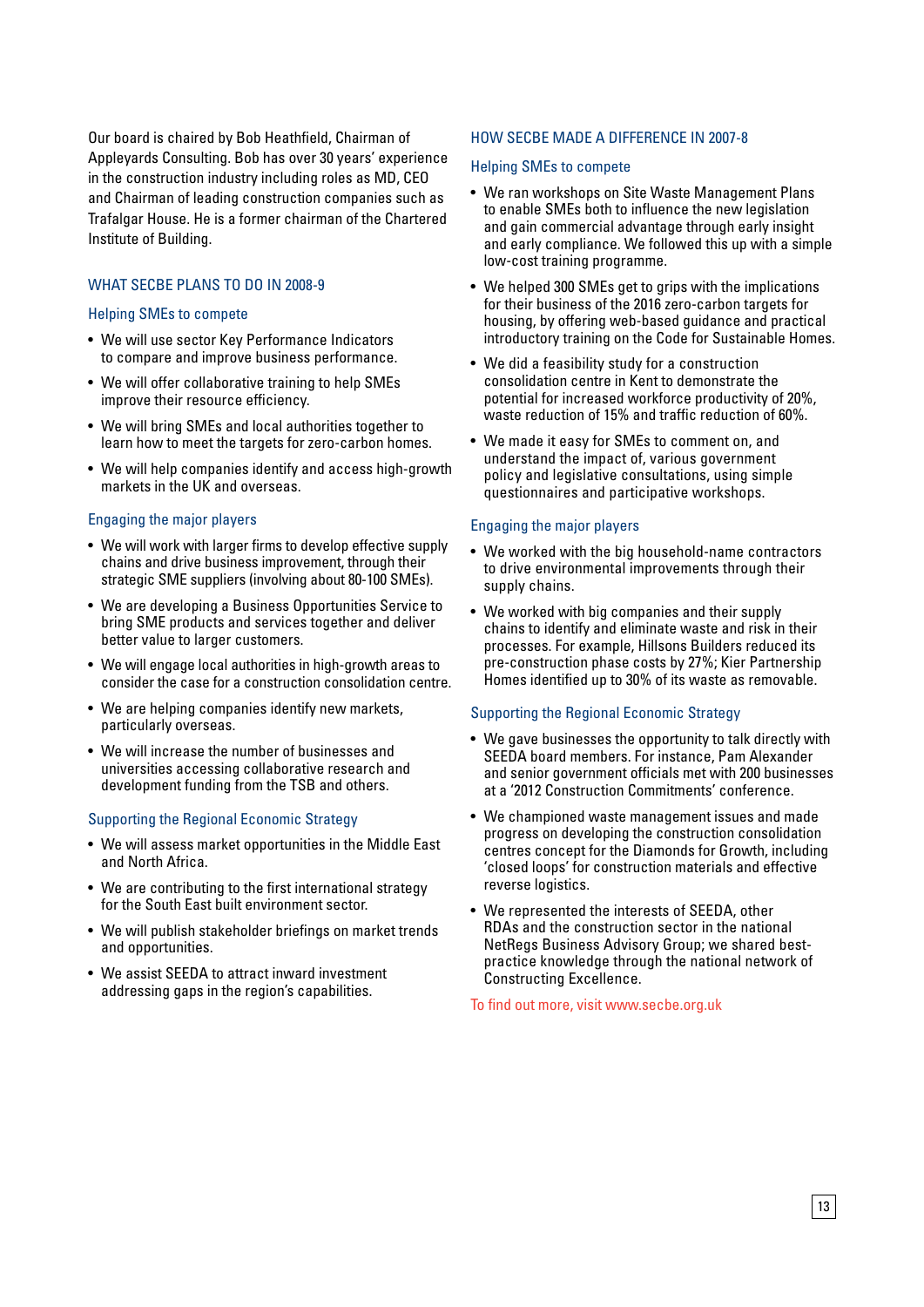# SEHTA has almost 700 business members from the pharmaceuticals, biotechnology and medical devices industries

# South East Health Technologies Alliance (SEHTA)

SEHTA has almost 700 business members from the pharmaceuticals, biotechnology and medical devices industries; together we create a unique health technologies alliance to help maintain the Greater South East's position as a world-beating cluster. We at SEHTA are governed by a board of senior people from:

Bionet Ltd Kowa Europe PepTcell Proteome Sciences Docobo

NPL Pfizer Solace Pharma NHS Innovations/ABHI Oxford Genome Sciences The board is chaired by Bill Dawson, Managing Director of Bionet Ltd and formerly Eli Lilley's Director of Research in the UK and Director of Technology Acquisition, Europe. Bill is also a non-executive director of Proteome Sciences plc, Novolytics Ltd, Pharmovation Ltd and Antitope Ltd and a trustee of both the William Harvey Research Foundation and Northwick Park Institute of Medical Research.

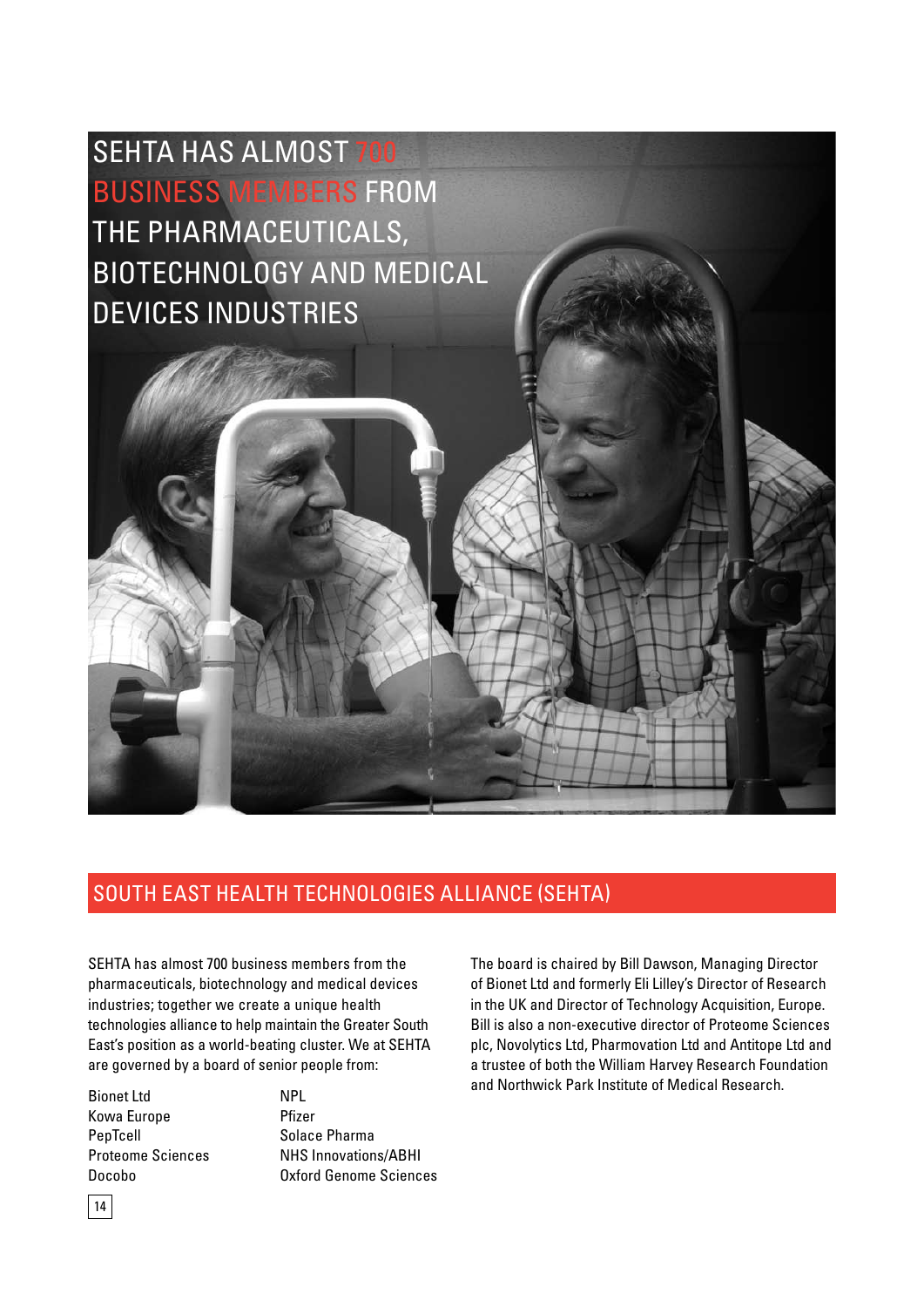#### WHAT SEHTA PLANS TO DO IN 2008-9

#### Helping SMEs to compete

- We will continue to help SMEs win business with the NHS.
- We will introduce SMEs to global market opportunities, involving them in open innovation events and business-university links and giving them access to market intelligence.
- We are developing a proposition to attract investment from the UAE into South East companies; we will enable our members to present at the Arab Health conference.
- We will run workshops to help SMEs access R&D funding in a number of areas, kicking off with the innovative medicines initiative (IMI).
- We are involving more universities in our student recruitment project.

#### Engaging the major players

- We are involving large companies in open Innovation events where they can connect with innovative SMEs.
- We are working with SEEDA to attract and retain those medium and large companies which are critical to sustaining our globally competitive cluster. Pfizer will be a priority.

#### Contributing to regional and national innovation strategies

- We will continue to grow the Telecare Knowledge Network.
- We are contributing our specialist knowledge and connections to the region's plans for a Communications Science and Innovation campus.

#### Supporting the Regional Economic Strategy

- • We will publish health technology cluster maps for the Greater South East.
- We are launching a new easy-to-read Guide to the Health Technology Sector.

#### How SEHTA made a difference in 2007-8

#### Helping SMEs to compete

- • Working with NHS Innovations, we helped 55 companies find a route into the NHS, resulting in 6 licence deals and 7 prototypes.
- Through our Biotech Financial Advisory Service. we helped 52 companies with their business plans; we raised £9m in grants and equity funding.
- We created the SEHTA Dubai project to which 5 companies signed up in the first half year. We have already held 30 meetings with prospective companies.
- We set up a student recruitment programme with Sussex and Southampton universities, supporting 7 companies through the process.
- We helped 14 small companies develop a PR strategy which would not only benefit their individual businesses but also help improve public perception of health technology businesses.

#### Engaging the major players

• We brokered a deal between SEEDA and Johnson & Johnson to make £0.5m of R&D money available to SMEs working on cutting-edge solutions to the challenge of diagnosing diabetes.

# Contributing to the regional and national

#### innovation strategies

- We created the first regional science and technology strategy in the UK for the health technologies sector.
- We created a Telecare web portal and Knowledge Network with 100 subscribers. Following a workshop on the Technology Strategy Board's Assisted Living Innovation Platform by the Knowledge Network, one of our companies won a £1.9m TSB award.

#### Supporting the Regional Economic Strategy

- With the backing of the SEEDA/EU-funded GROW Health project, we published and promoted regional cluster maps for health technology.
- We represented SEEDA and the region's health technologies sector at meetings with Medilink UK, the Global Medical Excellence Cluster, BERR, UKTI and TSB.
- We exhibited alongside SEEDA and 4 South East companies at the Medica Exhibition in Dusseldorf.

To find out more, visit www.sehta.co.uk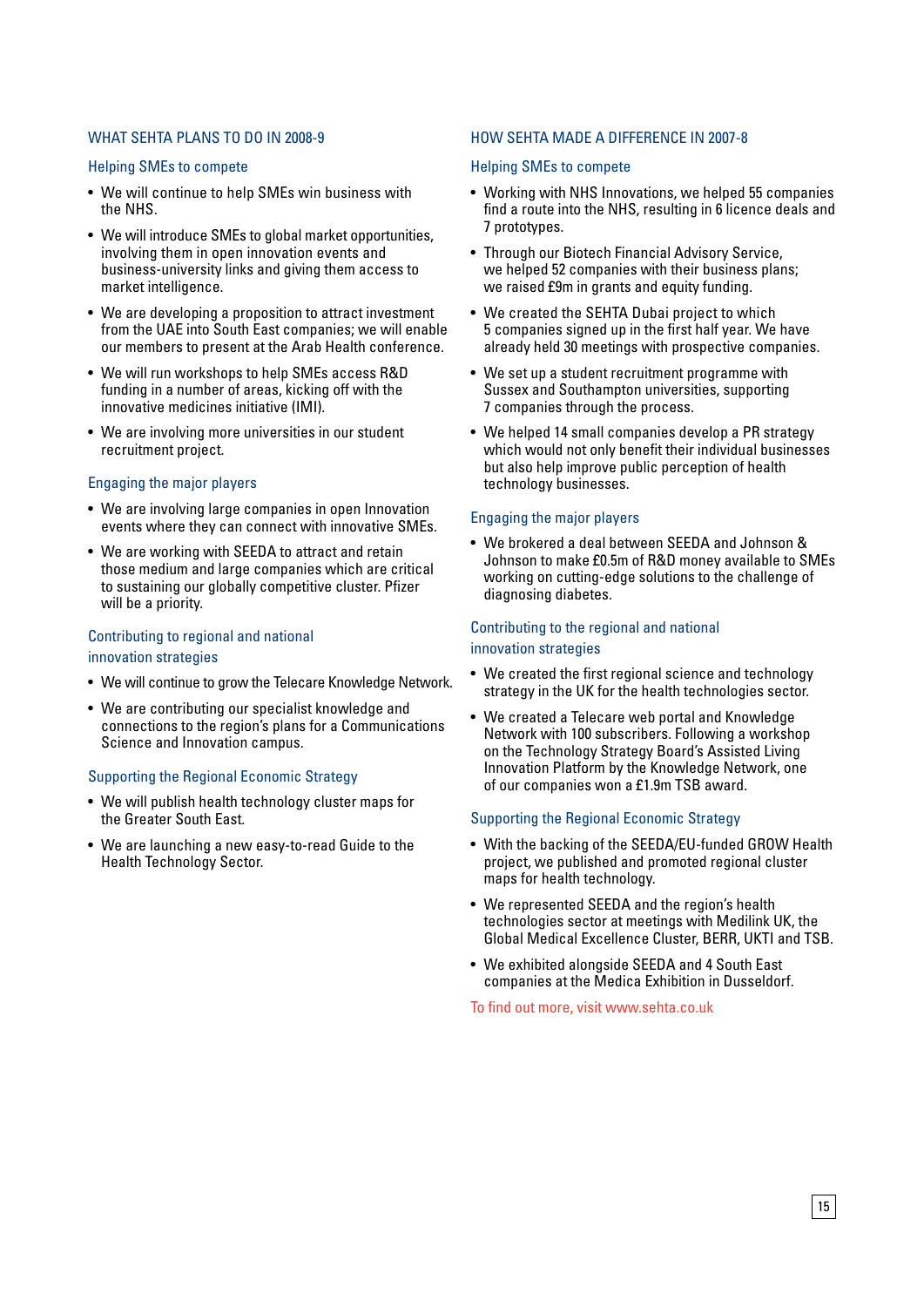SEMN established a network of local contacts in India, China, Ireland, Korea, the USA and France to help our members access these markets

### south east media network (semn)

SEMN supports the South East's digital content industry, a sector which barely existed 10 years ago but which is today growing at exponential rates. This young sector was born out of the multi-media revolution in which previously distinct areas converge: traditional content, media and entertainment, software and multi-media, and electronic hardware and communications.

We at SEMN are governed by a board of senior people from:

| FFastfill     | <b>ITV</b>          |
|---------------|---------------------|
| Jack Brand    | Kuiu                |
| Microsoft     | <b>Reed Elsiver</b> |
| Sly Fox Films |                     |

Our board is chaired by Nigel Hartnell, Director of FFastFill plc, a City-based application services company. Nigel's 35 year career in IT includes wide-ranging roles in ICL. Nigel currently serves on the Board of Intellect, the trade association for IT, chairing its Software group. He is also a former President of Intellect, formerly known as CSSA.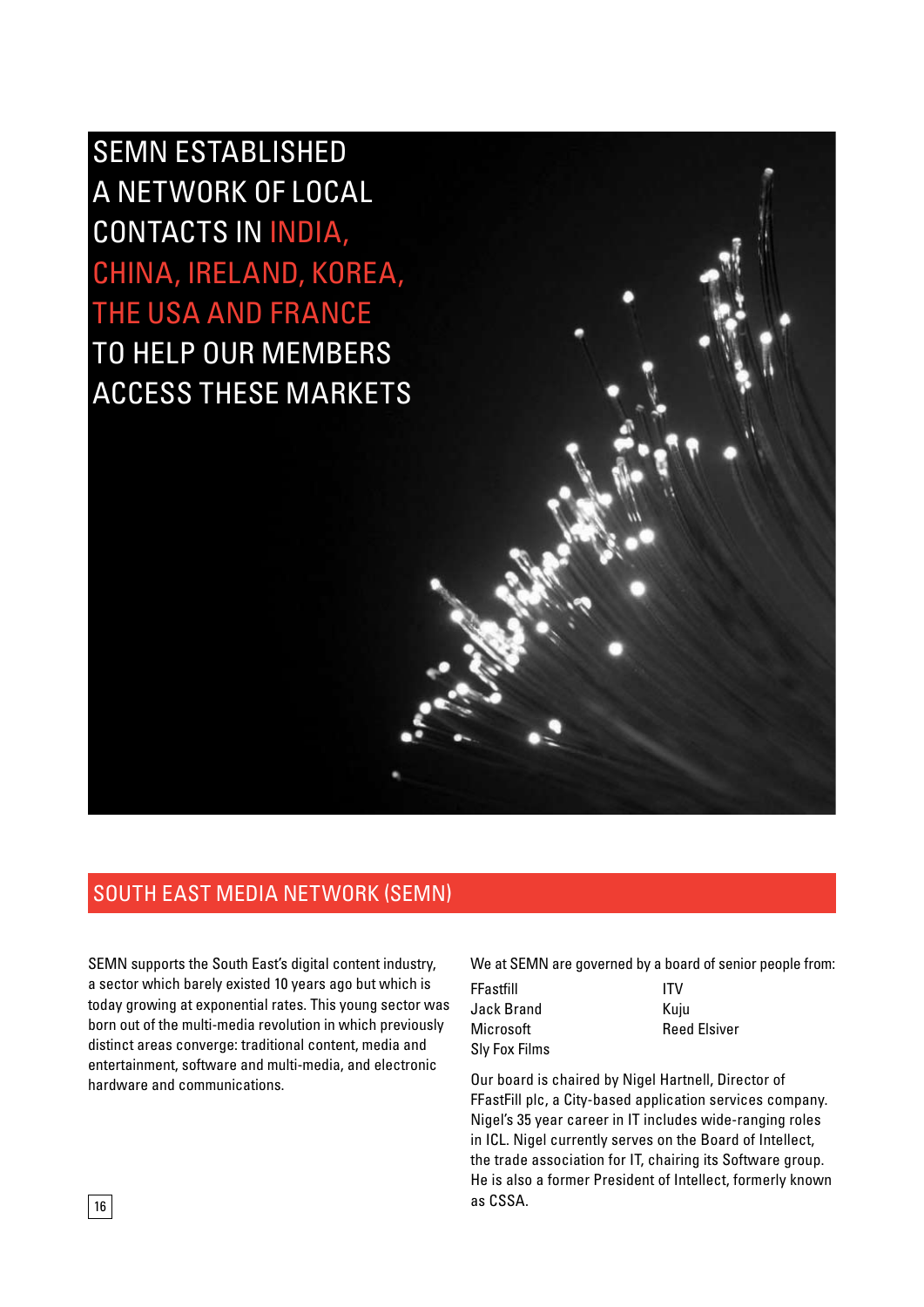#### WHAT SEMN PLANS TO DO IN 2008-9

#### Helping SMEs to compete

- We will set up Global Partner Match for companies looking for partners, investors and buyers in the USA, India, China, Korea and France.
- We will run IP pitching events to get innovative SMEs in front of potential investors and partners; we will also develop a business angel and VC network.
- At Digital Horizons 2012, we will gear businesses up for London 2012 and enable them to learn how to offer their products and services in a fully integrated digital world.

#### Engaging the major players

• We are working with Wired Sussex to meet the skills requirements of Brighton-based companies like Disney Blackrock, Linden Labs, NCsoft, Relentless, Zoe Mode, Madgex, iCrossing.

#### Contributing to regional and national innovation strategies

- We are concluding research on supporting critical innovation in the computer games industry, including how to access and commercialise relevant university R&D.
- We continue to argue the case for ubiquitous networked systems and next generation broadband.
- We are working with SEEDA, SECBE and SEHTA to develop assisted living and telemedicine solutions and to form a digital-content supply chain.

#### Supporting the Regional Economic Strategy

- We are working with 10 medium-sized companies aspiring to be global players, 'Looking for the next Google'.
- With SEEDA's representative in France, we are hosting a conference at Pinewood for the Palais de Versailles on 'extending the cultural offer through digital media'.
- We are raising the profile of the South East clusters internationally as well as supporting UKTI/SEEDA trade missions to India, the USA and Canada.

#### How SEMN made a difference in 2007-8

#### Helping SMEs to compete

- Over 1,000 companies attended events we ran in collaboration with partners, including: the 'Creative Brainstorms' workshop for 2012, IP pitching events and trade missions to the USA, India and China.
- We coordinated an approach which equipped 50 companies to bid to the TSB's £10m collaborative R&D programme for the creative industries, along with TIGA and network members. Successes are already coming through.
- We established a network of local contacts in India, China, Ireland, Korea, the USA and France to help our members access these markets.

#### Engaging the major players

- Reed Business Information, Kuju and Microsoft helped us conceive the year-long Digital Horizons skills programme which has enabled 40 companies 'to explore new business models and collaboration in a converged world' and meet some of the key players.
- Wired Sussex with support from SEMN organised the first digital content jobs fair in Brighton. 1200 people turned up.

#### Contributing to the regional and national innovation strategies

- We supported the TSB during the shaping and launching of the national knowledge transfer network for the creative industries.
- We contributed to 'Creative Britain', the government's new strategy for the creative industries, and were cited as a model of effective business support.
- We signed up 300 members to the region's Digital Content Knowledge Network.
- We arqued the case for Next Generation Broadband, working with SEEDA and the Broadband Stakeholders Group.

#### Supporting the Regional Economic Strategy

- We went on a scoping mission to India with SEEDA which led to a pilot programme with Nasscom and Intellect for high growth software and digital content companies.
- We worked with SEEDA to persuade a US film studio to choose Pinewood as the venue for filming Prince Caspian, thus spending their £80m budget in the UK.
- In partnership with Screen South, we supported 14 companies to win £11m of international business.

To find out more, visit www.semn.org.uk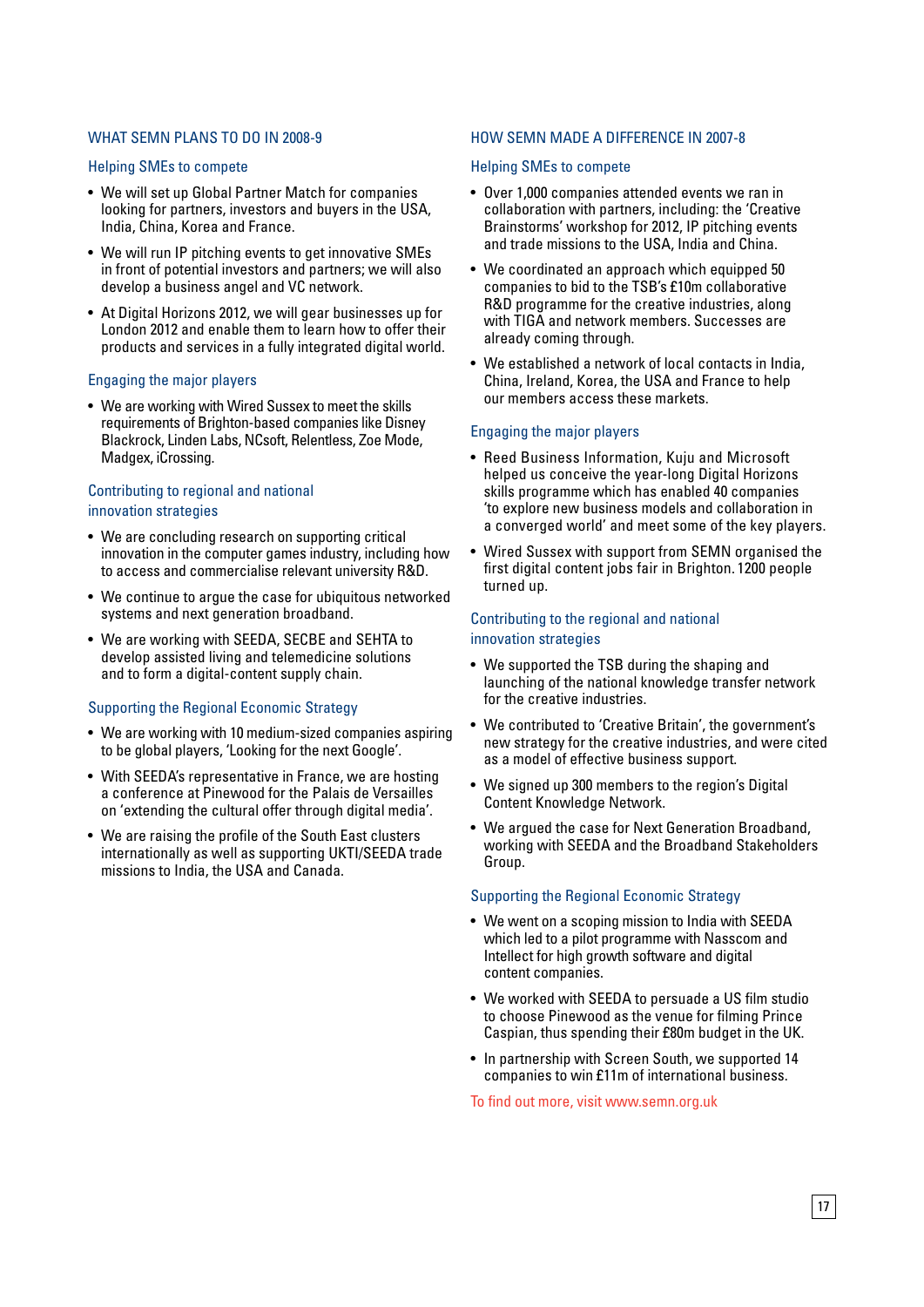# customers don't buy products any more. they buy end-to-end solutions

## Security Innovation & Technology Consortium (SITC)

We at SITC are the new kids on the block. Unlike the other Consortia, we've only just got our vehicle on the road. But we're catching up fast.

We are governed by a board of senior people who represent every element of the innovation and technology pipeline: public and private sector end-users, primary contractors and systems integrators, SMEs and the research base.

Aruba Networks **HSBC** Orbis IP Sollerta BAE Systems House of Lords Qinetiq

Thales e-security Cranfield University **Omniperception** Radiation Watch Transport for London Association of Police & Public Security Suppliers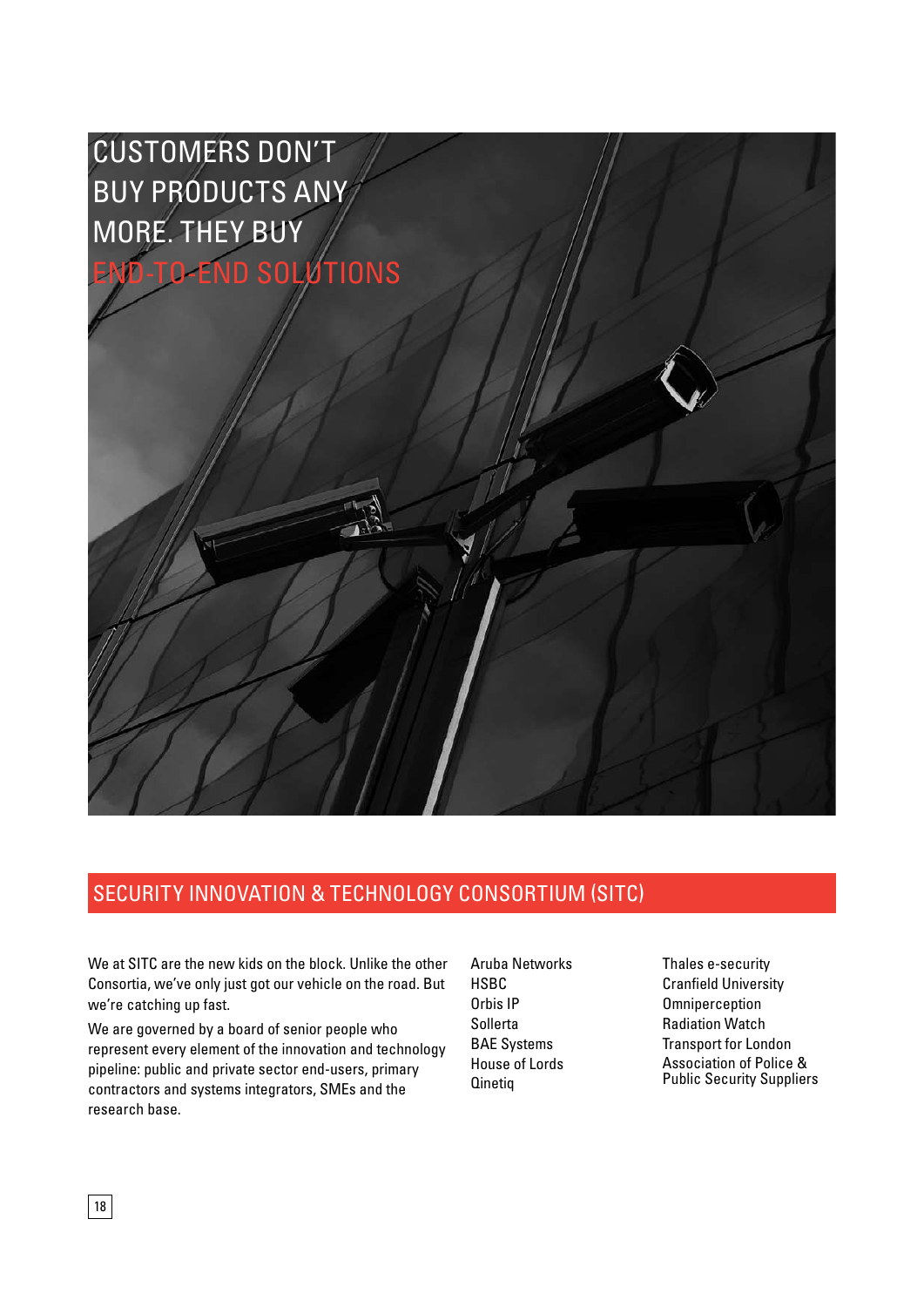Our board is chaired by Lord Roger Freeman whose current business interests include Director of Thales SA France and Chairman of Thales UK, Chairman of Metalysis (a Cambridge University spin-out); and Chairman of Cambridge Enterprise Ltd (the university's technology transfer office). Previously, Lord Freeman was a Partner and Managing Director of Lehman Brothers in London and New York. From 1983 to 1987 he was an MP, holding a number of senior ministerial appointments including Minister of State for Defence Procurement.

#### A new sector with huge opportunities

Since 9/11, security has shot to the top of the political and economic agenda. Across the world, governments and corporations are investing in security technology like never before. They are demanding integrated end-toend solutions to tackle new threats. And they want them fast. Collaboration between the system integrators and innovative smaller producers of security technology is the name of the game. That means there is now a huge and growing market open to collaborations which offer competitive, innovative and integrated security solutions.

Before 9/11, high-tech security business activity was largely invisible, hidden within the ICT, defence, marine, biometrics and biotech sectors. Today, a distinct security sector exists in its own right. It has critical mass and offers huge opportunities to innovative businesses.

#### Collaboration is a must

The South East has world-class capabilities in security. But that doesn't mean that business will automatically come to our door. SITC's founding business members came together because they share a belief that collaboration throughout the innovation supply chain – from the original idea through to a satisfied end-user – is the route to sustainable competitive advantage in today's global economy. Customers don't buy products any more. They buy end-to-end solutions. None of us (not even the global giants among us) can succeed on our own.

#### *So our mission is to be… …the prime source of knowledge and capability for the global security and resilience markets.*

#### Engaging with the industry

We're not starting from scratch. We're building on the business engagement which the Security Knowledge & Innovation Network, backed by SEEDA and hosted by Cranfield University, has already achieved. Over the past 12 months, SITC's founding members have worked with the Knowledge Network to engage the industry in developing SITC and shaping its future work programme.

#### WHAT SITC PLANS TO DO IN 2008-9

The groundwork for SITC is now almost complete. The company has been formed. The board is in place. The CEO has been appointed. And work has begun on building our website. We started in earnest when our CEO took up his post in June 2008. Our plans for the coming year include:

#### Helping SMEs to compete

- We will develop an innovation and technology capabilities database for the sector, building on the work done by the Security Knowledge & Innovation Network.
- We will provide UK SMEs with platforms to promote their security technology to UK and international government and industry customers.
- We are launching www.securityintech.com to showcase the capabilities of our members.

#### Engaging the major players

- We will pool the intelligence and contacts of systems integrators and other major players to create a powerful, collective knowledge asset about opportunities, channels and contacts.
- We will set up special interest groups (kicking off with Transport and Port Security) to bring the key players in the innovation supply chain together to create solutions; we will also work with the London Technology Network on its new Security Special Interest Group linking business and academia.

#### Contributing to the regional and national innovation strategies

- We are hosting a major event in London on Security Innovation & Technology for the Public Sector.
- We will help to inform the future of the Security Knowledge & Innovation Network.
- We will engage businesses in the development of Science & Innovation Campuses.
- We are bidding for Inter-regional funding to develop links with Northern European security clusters and strengthen our capacity to participate in strong EU Framework 7 bids.

#### Supporting the Regional Economic Strategy

- We will talk with SEEDA's board about the big opportunities for this sector.
- We will help UKTI and SEEDA maximise the impact of their security trade and investment missions to North America, Europe and the Arabian Gulf.
- • We will develop strategic links with the Security Pole de Competitivité in the South France, through SEEDA's representative in France.

#### To find out more, visit www.securityintech.com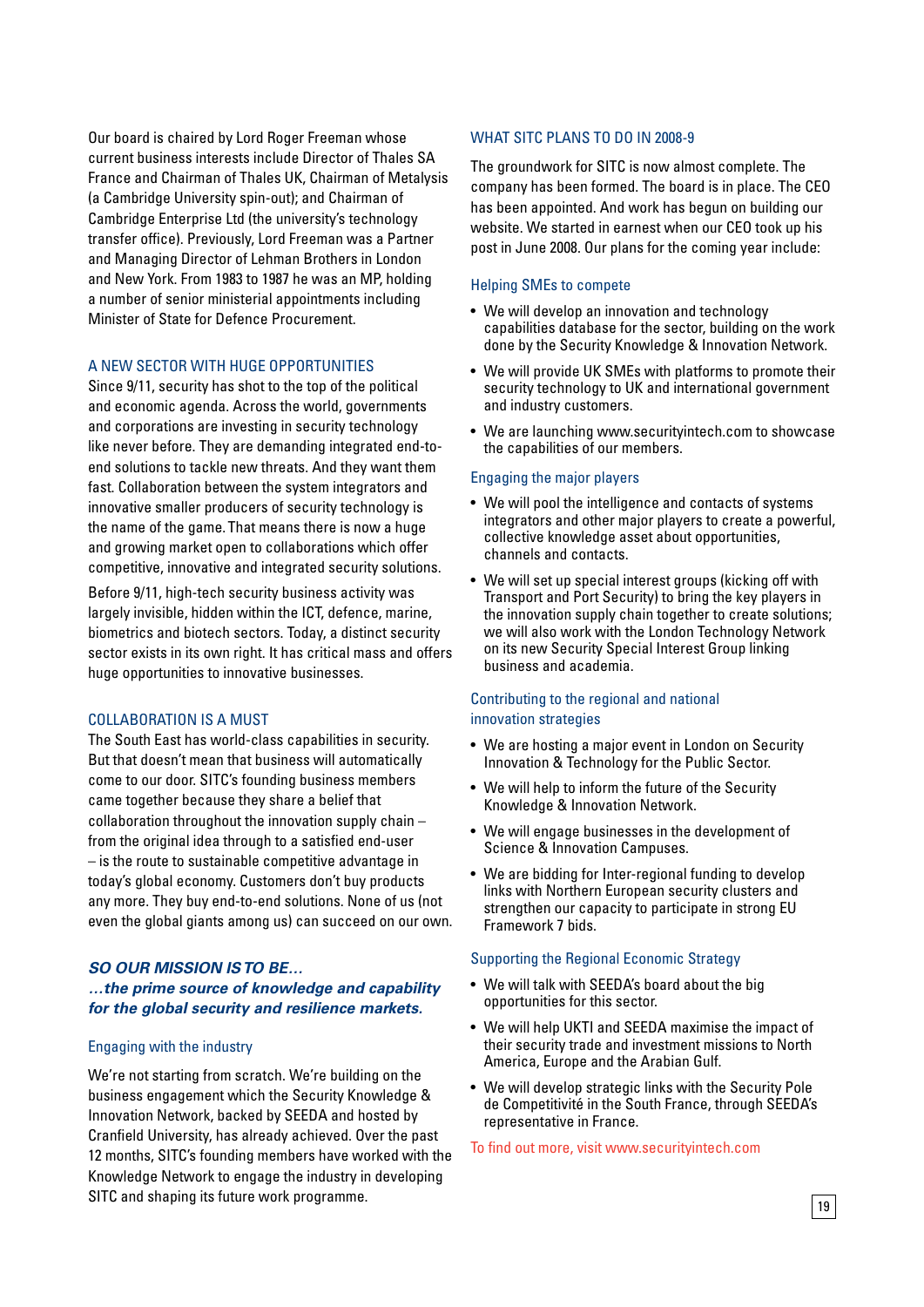# CONTACT US

| <b>COMPANY NAME</b><br><b>AND WEBSITE</b>                                         | <b>CHIEF EXECUTIVE</b>                                   | <b>ADDRESS</b>                                                                                                                    | <b>TELEPHONE</b>               |
|-----------------------------------------------------------------------------------|----------------------------------------------------------|-----------------------------------------------------------------------------------------------------------------------------------|--------------------------------|
| Farnborough Aerospace<br>Consortium (FAC)<br>www.fac.org.uk                       | tbc<br>admin@fac.org.uk                                  | The Silver Building,<br>Farnborough Airport<br><b>Ively Road</b><br>Farnborough<br>Hampshire<br>GU14 6XA                          | 01252 375600                   |
| Envirobusiness<br>www.envirobusiness.co.uk                                        | <b>Tom Fourcade</b><br>Tom.Fourcade@envirobusiness.co.uk | Unit 56<br><b>Basepoint Business Centre</b><br>Metcalf Way<br>Crawley<br><b>RH117XX</b>                                           | 01293 813911<br>07904 528189   |
| Marine South East (MSE)<br>www.marinesoutheast.co.uk                              | Jonathan Williams<br>jonathan@marinesoutheast.co.uk      | 2 Venture Road<br>Chilworth Science Park<br>Southampton<br>Hampshire S016 7NP                                                     | 023 8011 1590                  |
| Security Innovation &<br><b>Technology Consortium</b><br>www.securityintech.com   | <b>Steve Swain</b><br>sswain@securityintech.com          | Security Innovation and<br>Technology Consortium (SITC)<br>Wellington Hall, Cranfield University<br>Shrivenham, Swindon<br>SN68LA | 01793 785004                   |
| South East Centre for the<br><b>Built Environment (SECBE)</b><br>www.secbe.org.uk | Derek Rees<br>Derek@secbe.org.uk                         | <b>SECBE Limited</b><br>Building 19, Acacias Road<br>Reading, Berkshire<br><b>RG15AQ</b>                                          | 0118 9207 200                  |
| South East Healthcare<br>Technologies Alliance (SEHTA)<br>www.sehta.co.uk         | David Parry<br>david.parry@sehta.co.uk                   | Suite H <sub>2</sub><br>Leatherhead Enterprise Centre<br><b>Randalls Road</b><br>Leatherhead<br>Surrey KT22 7RY                   | 0845 130 8179<br>07899 811 400 |
| South East Media Network<br>(SEMN)<br>www.semn.org.uk                             | Gina Fegan<br>gina.fegan@semn.org.uk                     | Suite 203A<br><b>Pinewood Studios</b><br>Pinewood Road<br>Iver Heath<br><b>Berks</b><br>SLO ONH                                   | 0130 324 900<br>07919 340 334  |
| Sector Consortia CEOs Forum<br>(Facilitator)                                      | Ann Johnstone<br>annjohnstone@seeda.co.uk                | SEEDA<br><b>Cross Lanes</b><br>Guildford<br>Surrey GU1 1YA                                                                        | 01483 501 312                  |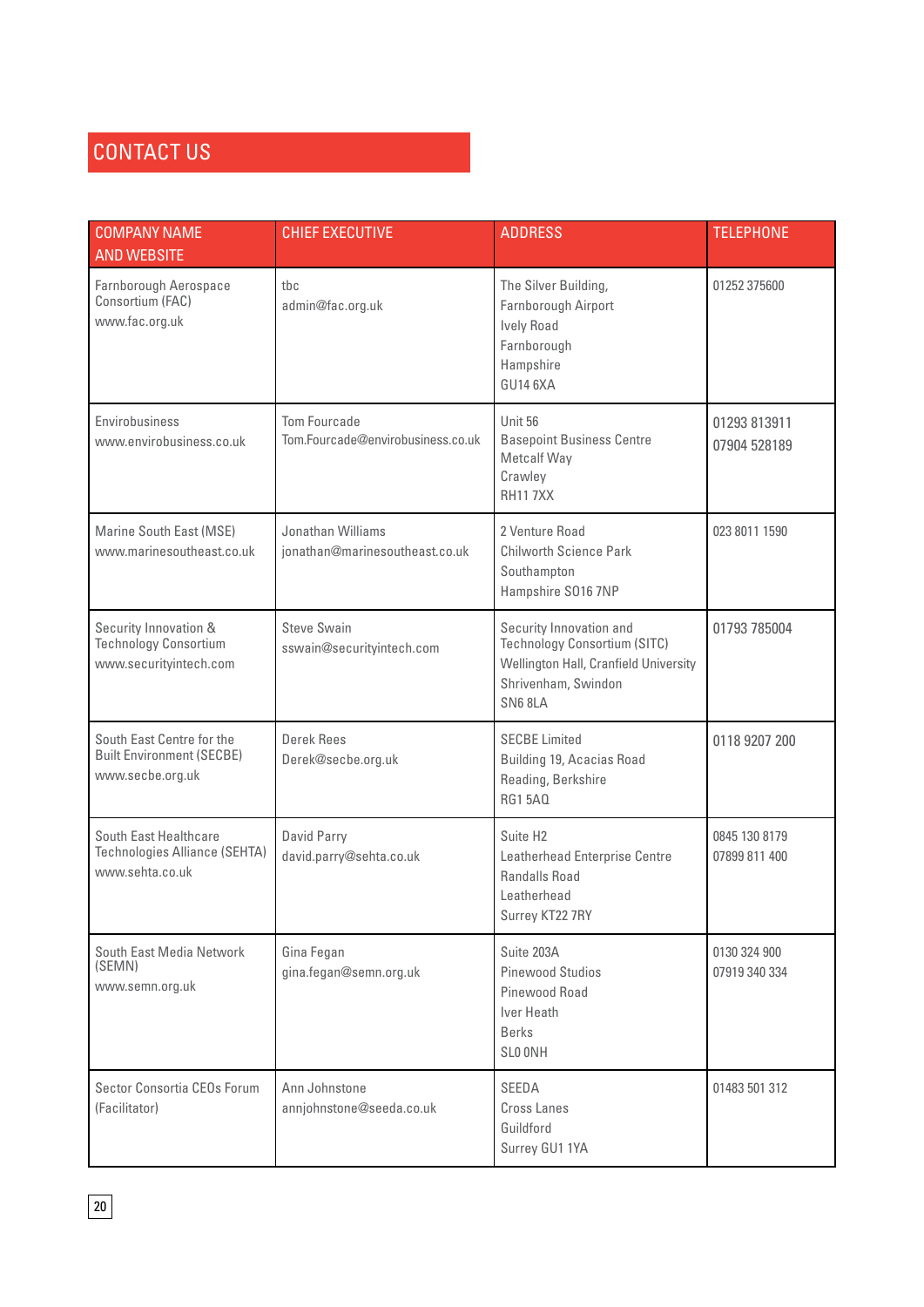#### GLOSSARY

The Department for Business, Enterprise, and Regulatory Reform (BERR): is the UK government department with lead responsibility for business.

EDSnet Knowledge Network: The Environmental Decision Support Network is a knowledge network working on innovation in the area of decision support systems to assist those responsible in protecting the fragile marine environment and dealing with the potentially huge economic impacts of pollution incidents.

EU GROW programme: was an EU programme, co-funded by SEEDA, which ran from 2005 to 2007 involving five regions within Europe. The programme provided funding for projects to share best practice and develop innovation with regions in the EU and enlargement countries.

FP7: is the Seventh Framework Programme for Research and Technological Development. This is the EU's main instrument for funding research in Europe and it will run from 2007-2013.

Greater South East: comprises the East of England, London and South East England and is home to 21 million people. The three Regional Development Agencies with responsibility for economic and social development in these areas are collaborating to create a globally competitive super-region.

Innovation Platforms: are a concept developed by the Technology Strategy Board to pull together policy, business, government procurement and research perspectives and resources in order to generate innovative solutions to societal problems.

SEEDA's Knowledge Network Programme: brings businesses and the knowledge base together, so that they can exploit research opportunities and catalyse collaboration in order to turn knowledge into commercially successful products and services. This is achieved through individual Knowledge Networks which focus on a specific technology or group of technologies.

Open Innovation: is a concept developed by Henry Chesbrough (2003) who saw it as the antithesis of the traditional vertical integration model in which companies rely entirely on their own research. Open innovation uses inflows and outflows of knowledge to accelerate internal innovation and expand the markets for the external use of innovation.

South East England Development Agency (SEEDA): is the government-funded agency responsible for the economic and social development of South East England.

SEEDA's Inward Investment team: assists foreign-owned companies to set up and grow their UK and European operations from a base in the South East.

SEEDA's Investor Development team: is an account management team which works with strategically important companies across South East England, delivering bespoke solutions in response to their issues.

The Technology Strategy Board (TSB): is an executive non-departmental public body established by the Government in 2007 and sponsored by the Department for Innovation, Universities and Skills (DIUS). Its role is to stimulate technology-enabled innovation in the areas which offer the greatest scope for boosting UK growth and productivity. It does this by funding collaborative research and development programmes, spreading knowledge, understanding policy, spotting opportunities and bringing people together to solve problems or make new advances.

UK Trade & Investment (UKTI): is the Government organisation that helps businesses located in the South East to trade overseas.